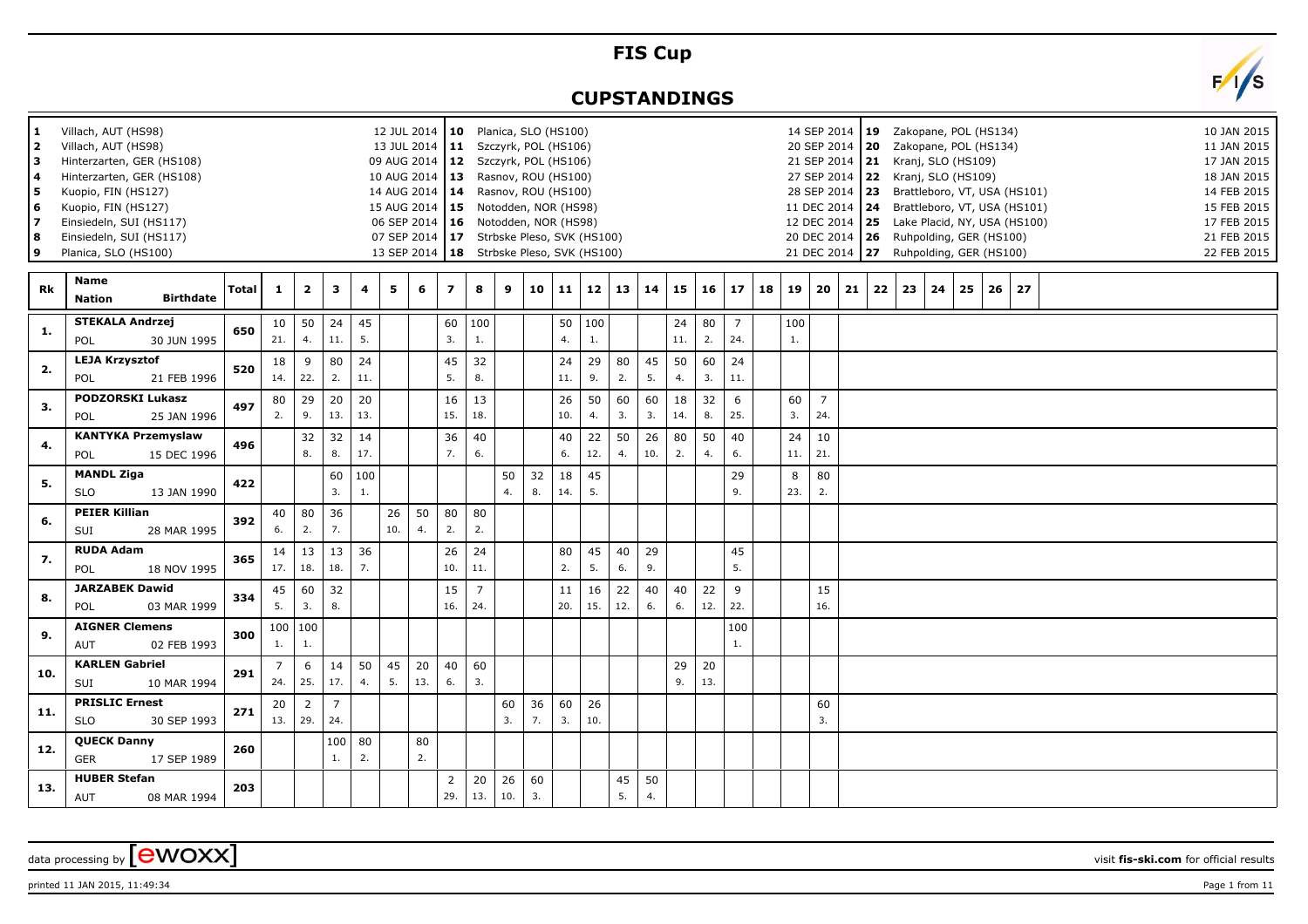| Rk  | Name                                        | <b>Total</b> | $\mathbf{1}$            | $\overline{2}$ | $\mathbf{3}$ | 4              | 5        | 6             | $\overline{ }$ | 8             | 9   | 10 11 |          |          | $12 \mid 13$ | 14  | 15            | $16 \mid 17$ |           | 18 | 19                    | 20                    | 21 | 22 | 23 | 24 | 25 | 26 | 27 |  |  |  |
|-----|---------------------------------------------|--------------|-------------------------|----------------|--------------|----------------|----------|---------------|----------------|---------------|-----|-------|----------|----------|--------------|-----|---------------|--------------|-----------|----|-----------------------|-----------------------|----|----|----|----|----|----|----|--|--|--|
|     | <b>Birthdate</b><br>Nation                  |              |                         |                |              |                |          |               |                |               |     |       |          |          |              |     |               |              |           |    |                       |                       |    |    |    |    |    |    |    |  |  |  |
| 14. | <b>ZOGRAFSKI Vladimir</b>                   | 200          |                         |                |              |                |          |               |                |               |     |       |          |          | 100          | 100 |               |              |           |    |                       |                       |    |    |    |    |    |    |    |  |  |  |
|     | 14 JUL 1993<br>BUL                          |              |                         |                |              |                |          |               |                |               |     |       |          |          | 1.           | 1.  |               |              |           |    |                       |                       |    |    |    |    |    |    |    |  |  |  |
| 14. | <b>MUOTKA OIII</b><br>14 JUL 1988           | 200          |                         |                |              |                | 1.       | 100 100<br>1. |                |               |     |       |          |          |              |     |               |              |           |    |                       |                       |    |    |    |    |    |    |    |  |  |  |
|     | <b>FIN</b><br><b>BJOERENG Joacim Oeder</b>  |              |                         |                |              |                |          |               |                |               |     |       |          |          |              |     |               |              |           |    |                       |                       |    |    |    |    |    |    |    |  |  |  |
| 14. | 14 DEC 1995<br><b>NOR</b>                   | 200          |                         |                |              |                |          |               |                |               |     |       |          |          |              |     | 100 100<br>1. | 1.           |           |    |                       |                       |    |    |    |    |    |    |    |  |  |  |
|     | <b>BIELA Stanislaw</b>                      |              |                         |                | 22           | 29             |          |               |                |               |     |       | 14       | 36       |              |     |               |              | 80        |    |                       |                       |    |    |    |    |    |    |    |  |  |  |
| 17. | POL<br>02 APR 1994                          | 181          |                         |                | 12.          | 9.             |          |               |                |               |     |       | 17.      | 7.       |              |     |               |              | 2.        |    |                       |                       |    |    |    |    |    |    |    |  |  |  |
| 18. | <b>FRIBERG Christian</b>                    | 171          |                         | $24$ 29        |              |                |          |               | 29             | 29            |     |       | 10       | 9        |              |     | 12            | 14           |           |    | 15                    |                       |    |    |    |    |    |    |    |  |  |  |
|     | 08 SEP 1994<br>USA                          |              | 11.                     | 9.             |              |                |          |               | 9.             | 9.            |     |       | 21.      | 22.      |              |     | 19.           | 17.          |           |    | 16.                   |                       |    |    |    |    |    |    |    |  |  |  |
| 19. | <b>FAIRALL Nicholas</b>                     | 166          |                         |                |              |                |          |               |                |               | 15  | 26    | 45       | 80       |              |     |               |              |           |    |                       |                       |    |    |    |    |    |    |    |  |  |  |
|     | 06 JUL 1989<br>USA                          |              |                         |                |              |                |          |               |                |               | 16. | 10.   | 5.       | 2.       |              |     |               |              |           |    |                       |                       |    |    |    |    |    |    |    |  |  |  |
| 20. | <b>MUELLER Lukas</b>                        | 164          | $\overline{\mathbf{3}}$ |                |              |                |          |               | 100            | 50            |     | 11    |          |          |              |     |               |              |           |    |                       |                       |    |    |    |    |    |    |    |  |  |  |
|     | 14 MAR 1992<br>AUT                          |              | 28.                     |                |              |                |          |               | 1.             | 4.            |     | 20.   |          |          |              |     |               |              |           |    |                       |                       |    |    |    |    |    |    |    |  |  |  |
| 21. | <b>SEMENIC Anze</b>                         | 160          |                         |                |              |                |          |               |                |               | 80  | 80    |          |          |              |     |               |              |           |    |                       |                       |    |    |    |    |    |    |    |  |  |  |
|     | 01 AUG 1993<br>SLO                          |              |                         |                |              |                |          |               |                |               | 2.  | 2.    |          |          |              |     |               |              |           |    |                       |                       |    |    |    |    |    |    |    |  |  |  |
| 22. | <b>EGLOFF Luca</b><br>06 JUN 1995<br>SUI    | 149          | $16.$ 15.               | $15 \mid 16$   | 20<br>13.    | 16<br>15.      | 40<br>6. | 18<br>14.     | 6<br>25.       | 18<br>14.     |     |       |          |          |              |     |               |              |           |    |                       |                       |    |    |    |    |    |    |    |  |  |  |
|     | <b>MAYLAENDER Jan</b>                       |              |                         |                | 45           | 60             |          |               |                |               |     |       |          |          |              |     |               |              |           |    | 32                    | 6                     |    |    |    |    |    |    |    |  |  |  |
| 23. | 29 MAR 1992<br><b>GER</b>                   | 143          |                         |                | 5.           | 3.             |          |               |                |               |     |       |          |          |              |     |               |              |           |    | $\bf 8.$              | 25.                   |    |    |    |    |    |    |    |  |  |  |
|     | <b>RHOADS William</b>                       |              |                         | 13             |              |                |          |               | 50             | 45            |     |       |          |          |              |     |               |              | 29        |    |                       |                       |    |    |    |    |    |    |    |  |  |  |
| 24. | 08 JUN 1995<br><b>USA</b>                   | 137          |                         | 18.            |              |                |          |               | 4.             | 5.            |     |       |          |          |              |     |               |              | 9.        |    |                       |                       |    |    |    |    |    |    |    |  |  |  |
| 24. | <b>HORLACHER Kevin</b>                      | 137          |                         | 45             | 11           | 40             |          |               |                |               | 26  | 15    |          |          |              |     |               |              |           |    |                       |                       |    |    |    |    |    |    |    |  |  |  |
|     | 24 SEP 1989<br>GER                          |              |                         | 5.             | 20.          | 6.             |          |               |                |               | 10. | 16.   |          |          |              |     |               |              |           |    |                       |                       |    |    |    |    |    |    |    |  |  |  |
| 26. | <b>LEYHE Stephan</b>                        | 136          |                         |                | 50           | 26             |          | 60            |                |               |     |       |          |          |              |     |               |              |           |    |                       |                       |    |    |    |    |    |    |    |  |  |  |
|     | <b>GER</b><br>05 JAN 1992                   |              |                         |                | 4.           | 10.            |          | 3.            |                |               |     |       |          |          |              |     |               |              |           |    |                       |                       |    |    |    |    |    |    |    |  |  |  |
| 26. | <b>ALEXANDER Nicholas</b>                   | 136          |                         |                |              |                |          |               |                |               | 36  | 100   |          |          |              |     |               |              |           |    |                       |                       |    |    |    |    |    |    |    |  |  |  |
|     | 24 AUG 1988<br>USA                          |              |                         |                |              |                |          |               |                |               | 7.  | 1.    |          |          |              |     |               |              |           |    |                       |                       |    |    |    |    |    |    |    |  |  |  |
| 28. | <b>KOT Jakub</b>                            | 133          |                         |                |              |                |          |               |                |               |     |       | 36<br>7. | 32<br>8. |              |     |               |              | 20<br>13. |    |                       | 45<br>5.              |    |    |    |    |    |    |    |  |  |  |
|     | 19 JAN 1990<br>POL<br><b>LACKNER Thomas</b> |              |                         |                |              |                |          |               |                |               |     |       |          |          |              |     |               |              |           |    |                       |                       |    |    |    |    |    |    |    |  |  |  |
| 29. | 09 APR 1993<br>AUT                          | 129          | 50<br>4.                | 40<br>6.       | 5<br>26.     | 6<br>25.       |          |               | 10<br>21.      | $10\,$<br>21. |     |       |          |          |              |     |               |              |           |    | $\overline{4}$<br>27. | $\overline{4}$<br>27. |    |    |    |    |    |    |    |  |  |  |
|     | <b>ZAUNER David</b>                         |              |                         |                |              | $\overline{2}$ |          |               |                |               |     |       |          |          |              |     |               |              | 13        |    | 80                    | 32                    |    |    |    |    |    |    |    |  |  |  |
| 30. | AUT<br>09 APR 1985                          | 127          |                         |                |              | 29.            |          |               |                |               |     |       |          |          |              |     |               |              | 18.       |    | 2.                    | 8.                    |    |    |    |    |    |    |    |  |  |  |
|     | <b>BRADATSCH Sebastian</b>                  |              |                         |                |              |                | 80       | 45            |                |               |     |       |          |          |              |     |               |              |           |    |                       |                       |    |    |    |    |    |    |    |  |  |  |
| 31. | <b>GER</b><br>08 MAY 1996                   | 125          |                         |                |              |                | 2.       | 5.            |                |               |     |       |          |          |              |     |               |              |           |    |                       |                       |    |    |    |    |    |    |    |  |  |  |
| 32. | <b>DREHER Michael</b>                       | 122          |                         |                |              |                |          |               |                |               |     |       |          |          |              |     |               |              |           |    | 22                    | 100                   |    |    |    |    |    |    |    |  |  |  |
|     | <b>GER</b><br>30 JAN 1993                   |              |                         |                |              |                |          |               |                |               |     |       |          |          |              |     |               |              |           |    | 12.                   | $1. \,$               |    |    |    |    |    |    |    |  |  |  |

printed 11 JAN 2015, 11:49:34 Page 2 from 11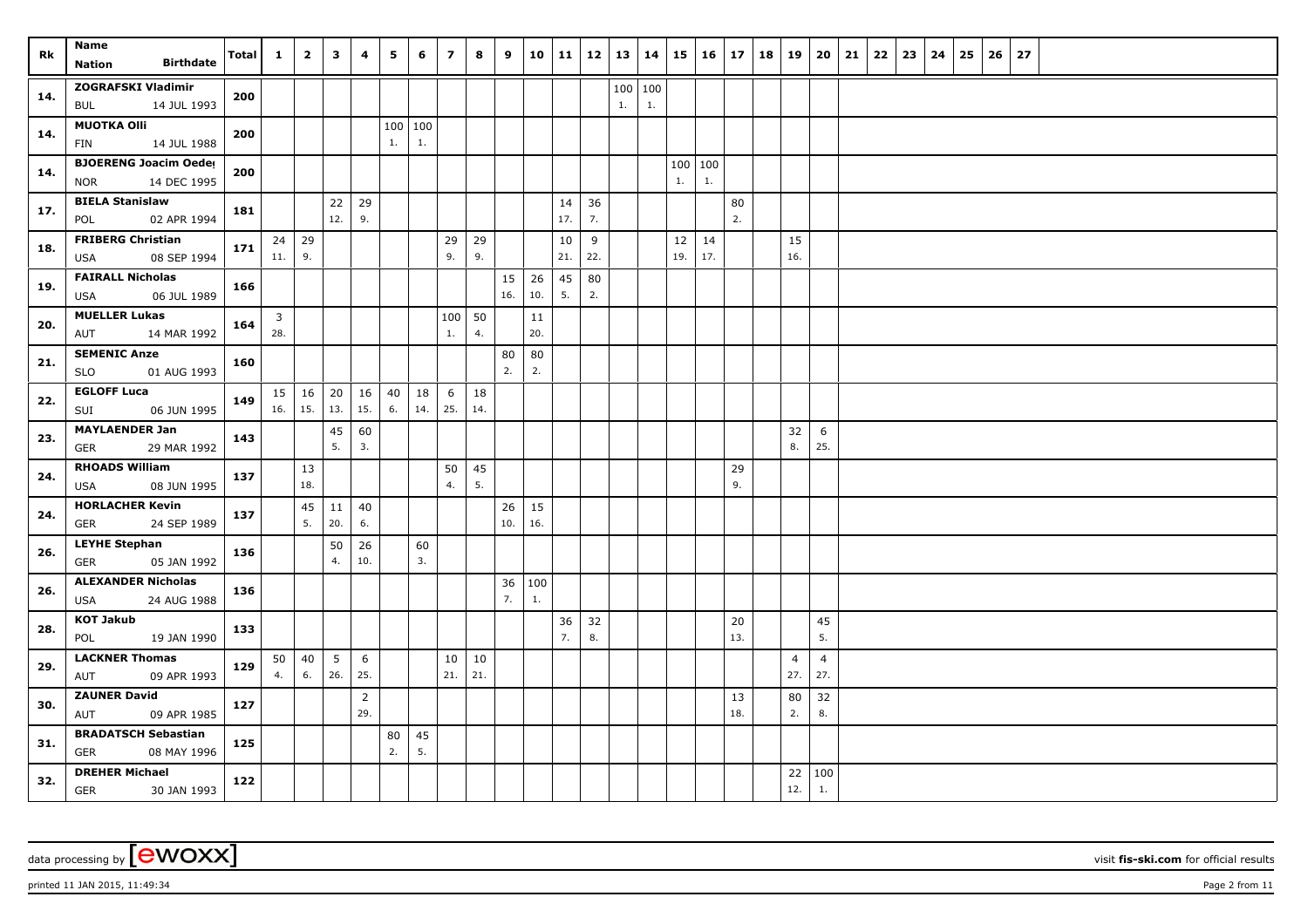| Rk  | Name<br><b>Birthdate</b><br>Nation               | Total | $\mathbf{1}$   | $\overline{2}$      | 3              | 4   | 5   | 6 | $\overline{7}$ | 8              | 9   | 10 11 |           |           | $12 \mid 13$ | 14       | 15 | $16 \mid 17$   |           | 18 | 19           | 20                    | 21 | 22 | 23 | 24 | 25 | 26 | 27 |  |
|-----|--------------------------------------------------|-------|----------------|---------------------|----------------|-----|-----|---|----------------|----------------|-----|-------|-----------|-----------|--------------|----------|----|----------------|-----------|----|--------------|-----------------------|----|----|----|----|----|----|----|--|
|     |                                                  |       |                |                     |                |     |     |   |                |                |     |       |           |           |              |          |    |                |           |    |              |                       |    |    |    |    |    |    |    |  |
| 33. | <b>SATO Keiichi</b><br>27 JUL 1997<br><b>JPN</b> | 116   |                |                     |                |     |     |   |                |                |     |       |           |           | 36<br>7.     | 80<br>2. |    |                |           |    |              |                       |    |    |    |    |    |    |    |  |
|     | <b>GUT Pawel</b>                                 |       |                |                     | $\overline{7}$ |     |     |   | 8              | 15             |     |       | 5         | 15        | 36           | 20       |    | $\overline{4}$ |           |    | $\mathbf{1}$ |                       |    |    |    |    |    |    |    |  |
| 34. | POL<br>05 APR 1997                               | 111   |                |                     | 24.            |     |     |   | 23.            | 16.            |     |       | 26.       | 16.       | 7.           | 13.      |    | 27.            |           |    | 30.          |                       |    |    |    |    |    |    |    |  |
|     | JUDEZ Dejan                                      |       |                |                     | 10             | 22  |     |   |                |                |     | 50    |           |           |              |          |    |                |           |    | 3            | 26                    |    |    |    |    |    |    |    |  |
| 34. | <b>SLO</b><br>02 AUG 1990                        | 111   |                |                     | 21.            | 12. |     |   |                |                |     | 4.    |           |           |              |          |    |                |           |    | 28.          | 10.                   |    |    |    |    |    |    |    |  |
|     | <b>EGGENHOFER Markus</b>                         | 109   |                | $13 \mid 14$        | 32             | 20  |     |   |                |                | 15  | 15    |           |           |              |          |    |                |           |    |              |                       |    |    |    |    |    |    |    |  |
| 36. | 11 DEC 1987<br>AUT                               |       |                | $18.$ 17.           | 8.             | 13. |     |   |                |                | 16. | 16.   |           |           |              |          |    |                |           |    |              |                       |    |    |    |    |    |    |    |  |
| 37. | <b>BICKNER Kevin</b>                             | 107   |                | 15                  |                |     |     |   | 12             | $\overline{2}$ |     |       | 18        | 20        |              |          |    |                | 40        |    |              |                       |    |    |    |    |    |    |    |  |
|     | 23 SEP 1996<br>USA                               |       |                | 16.                 |                |     |     |   | 19.            | 29.            |     |       | 14.       | 13.       |              |          |    |                | 6.        |    |              |                       |    |    |    |    |    |    |    |  |
| 38. | <b>LUNARDI Michael</b>                           | 106   | 60             | $\overline{4}$      |                |     | 8   |   |                |                | 15  | 9     |           |           |              |          |    |                | 10        |    |              |                       |    |    |    |    |    |    |    |  |
|     | 21 SEP 1992<br>ITA                               |       | 3.             | 27.                 |                |     | 23. |   |                |                | 16. | 22.   |           |           |              |          |    |                | 21.       |    |              |                       |    |    |    |    |    |    |    |  |
| 39. | <b>SCHULER Andreas</b>                           | 102   | $\overline{7}$ | 10                  |                |     |     |   |                | $\mathbf{1}$   |     |       |           |           |              |          | 60 | 24             |           |    |              |                       |    |    |    |    |    |    |    |  |
|     | 30 DEC 1995<br>SUI                               |       | 24.            | $21.$               |                |     |     |   |                | 30.            |     |       |           |           |              |          | 3. | 11.            |           |    |              |                       |    |    |    |    |    |    |    |  |
| 39. | <b>ROMASHOV Alexey</b>                           | 102   |                |                     |                |     |     |   |                |                |     |       |           |           |              |          |    |                | 22<br>12. |    | 40<br>6.     | 40<br>6.              |    |    |    |    |    |    |    |  |
|     | 29 APR 1992<br><b>RUS</b>                        |       |                |                     |                |     |     |   |                |                |     |       |           |           |              |          |    |                |           |    |              |                       |    |    |    |    |    |    |    |  |
| 41. | <b>STURSA Vojtech</b><br>CZE<br>03 AUG 1995      | 100   |                |                     |                |     |     |   |                |                |     |       |           |           |              |          |    |                |           |    | 50<br>4.     | 50<br>4.              |    |    |    |    |    |    |    |  |
|     | <b>ZAPOTOCZNY Andrzej</b>                        |       |                |                     |                |     |     |   |                |                |     |       | 100       |           |              |          |    |                |           |    |              |                       |    |    |    |    |    |    |    |  |
| 41. | 16 OCT 1991<br>POL                               | 100   |                |                     |                |     |     |   |                |                |     |       | 1.        |           |              |          |    |                |           |    |              |                       |    |    |    |    |    |    |    |  |
|     | <b>COLLOREDO Sebastian</b>                       |       |                |                     |                |     |     |   |                |                | 100 |       |           |           |              |          |    |                |           |    |              |                       |    |    |    |    |    |    |    |  |
| 41. | 09 SEP 1987<br>ITA                               | 100   |                |                     |                |     |     |   |                |                | 1.  |       |           |           |              |          |    |                |           |    |              |                       |    |    |    |    |    |    |    |  |
|     | <b>GLASDER Michael</b>                           |       |                |                     |                |     |     |   |                |                | 8   |       | 15        | 24        |              |          | 32 | 20             |           |    |              |                       |    |    |    |    |    |    |    |  |
| 44. | USA<br>27 MAR 1989                               | 99    |                |                     |                |     |     |   |                |                | 23. |       | 16.       | 11.       |              |          | 8. | 13.            |           |    |              |                       |    |    |    |    |    |    |    |  |
| 45. | <b>JOHNSON Anders</b>                            | 98    |                |                     |                |     |     |   |                |                |     | 8     |           |           |              |          | 50 | 40             |           |    |              |                       |    |    |    |    |    |    |    |  |
|     | 23 APR 1989<br>USA                               |       |                |                     |                |     |     |   |                |                |     | 23.   |           |           |              |          | 4. | 6.             |           |    |              |                       |    |    |    |    |    |    |    |  |
| 46. | <b>SKINNES Stian Andre</b>                       | 96    |                |                     |                |     |     |   |                |                |     |       | 36        | 60        |              |          |    |                |           |    |              |                       |    |    |    |    |    |    |    |  |
|     | 19 AUG 1991<br><b>NOR</b>                        |       |                |                     |                |     |     |   |                |                |     |       | 7.        | 3.        |              |          |    |                |           |    |              |                       |    |    |    |    |    |    |    |  |
| 47. | <b>BODMER Pascal</b>                             | 93    | 36             | 29                  | 20             |     |     |   |                |                |     | 8     |           |           |              |          |    |                |           |    |              |                       |    |    |    |    |    |    |    |  |
|     | 04 JAN 1991<br>GER                               |       | 7.             | 9.                  | 13.            |     |     |   |                |                |     | 23.   |           |           |              |          |    |                |           |    |              |                       |    |    |    |    |    |    |    |  |
| 48. | <b>POLASEK Viktor</b><br>CZE<br>18 JUL 1997      | 91    |                |                     |                |     |     |   |                |                |     |       | 13<br>18. | 13<br>18. |              |          |    |                | 16<br>15. |    | 45<br>5.     | $\overline{4}$<br>27. |    |    |    |    |    |    |    |  |
|     | <b>BARTOL Gasper</b>                             |       |                |                     |                |     |     |   |                |                | 45  | 45    |           |           |              |          |    |                |           |    |              |                       |    |    |    |    |    |    |    |  |
| 49. | <b>SLO</b><br>27 SEP 1991                        | 90    |                |                     |                |     |     |   |                |                | 5.  | 5.    |           |           |              |          |    |                |           |    |              |                       |    |    |    |    |    |    |    |  |
|     | <b>KARTA Samet</b>                               |       |                |                     |                |     |     |   |                |                |     |       |           |           | 16           | 15       | 36 | 20             |           |    |              |                       |    |    |    |    |    |    |    |  |
| 50. | <b>TUR</b><br>09 SEP 1993                        | 87    |                |                     |                |     |     |   |                |                |     |       |           |           | 15.          | 16.      | 7. | 13.            |           |    |              |                       |    |    |    |    |    |    |    |  |
| 51. | <b>GUGG Florian</b><br>AUT<br>03 JUN 1994        | 85    | 7.             | $36 \mid 18$<br>14. |                |     |     |   | 20<br>13.      | 11<br>20.      |     |       |           |           |              |          |    |                |           |    |              |                       |    |    |    |    |    |    |    |  |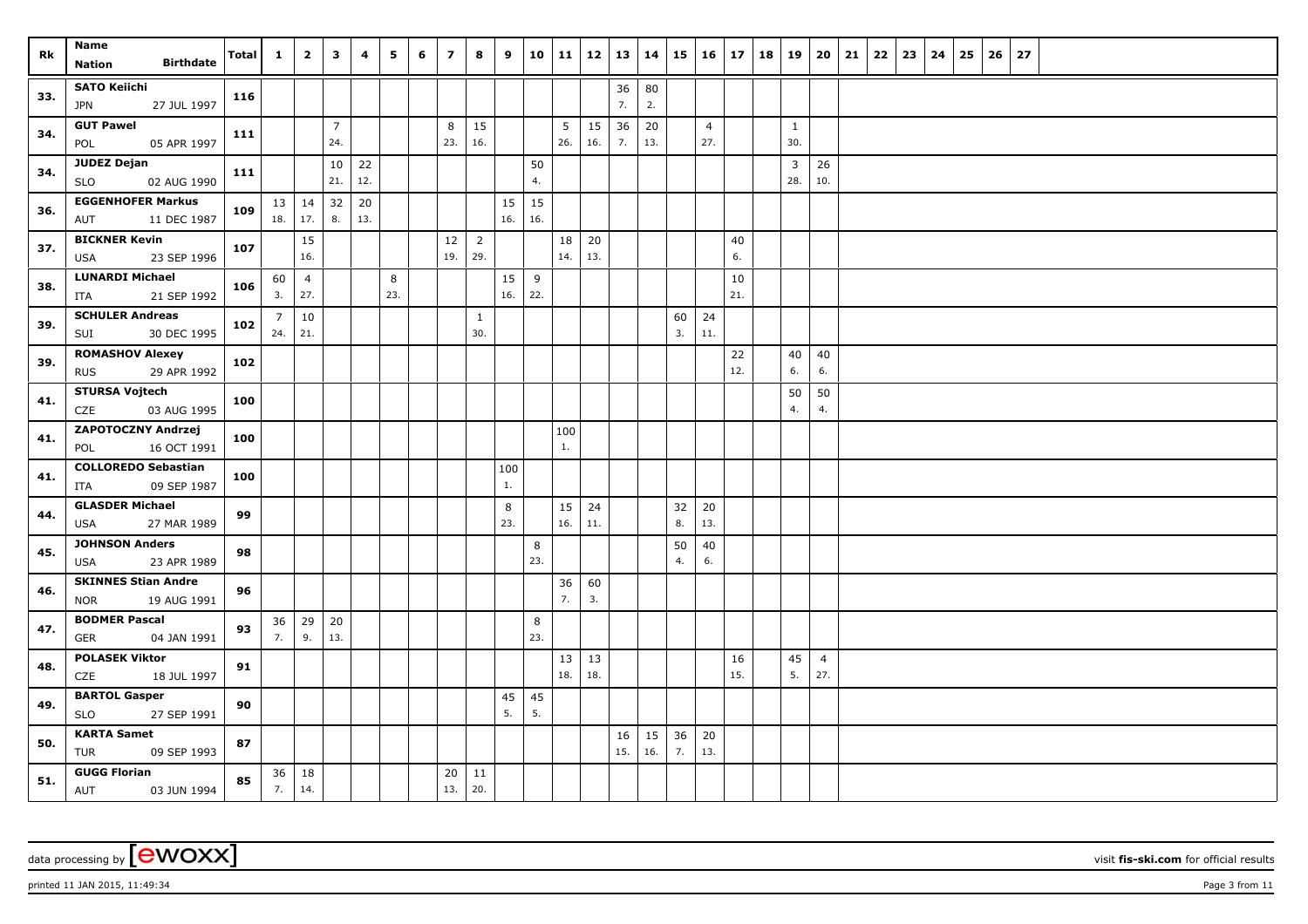| Rk  | Name                                                     | Total | $\mathbf{1}$ | $\overline{2}$ | $\mathbf{3}$            | $\overline{4}$        | 5              | 6        | $\overline{7}$ | 8         | 9   |              | 10   11 |     | $12$   13   14 |     |                                | $15 \mid 16 \mid 17 \mid 18 \mid 19$ |          |     | 20  | 21 | $22 \mid 23$ | 24 | 25 | 26 | 27 |  |
|-----|----------------------------------------------------------|-------|--------------|----------------|-------------------------|-----------------------|----------------|----------|----------------|-----------|-----|--------------|---------|-----|----------------|-----|--------------------------------|--------------------------------------|----------|-----|-----|----|--------------|----|----|----|----|--|
|     | <b>Birthdate</b><br>Nation                               |       |              |                |                         |                       |                |          |                |           |     |              |         |     |                |     |                                |                                      |          |     |     |    |              |    |    |    |    |  |
| 51. | <b>KOCH Bjoern</b>                                       | 85    |              | $\overline{3}$ | $\overline{\mathbf{3}}$ |                       |                |          | 11             |           | 8   |              |         |     | 24             | 24  |                                |                                      | 12       |     |     |    |              |    |    |    |    |  |
|     | 24 JAN 1993<br>AUT                                       |       |              | 28.            | 28.                     |                       |                |          | 20.            |           | 23. |              |         |     | 11.            | 11. |                                |                                      | 19.      |     |     |    |              |    |    |    |    |  |
| 53. | <b>FUCHS Tim</b>                                         | 82    |              |                |                         |                       | 60             | 22       |                |           |     |              |         |     |                |     |                                |                                      |          |     |     |    |              |    |    |    |    |  |
|     | <b>GER</b><br>03 AUG 1997                                |       |              |                |                         |                       | 3.             | 12.      |                |           |     |              |         |     |                |     |                                |                                      |          |     |     |    |              |    |    |    |    |  |
| 53. | <b>KALINITSCHENKO Anton</b><br>22 JUL 1982<br><b>RUS</b> | 82    |              |                |                         |                       |                | 32<br>8. |                |           |     |              |         |     |                |     |                                |                                      | 50<br>4. |     |     |    |              |    |    |    |    |  |
|     | <b>ALTENBURGER Florian</b>                               |       |              |                |                         |                       |                |          |                |           | 40  | 40           |         |     |                |     |                                |                                      |          |     |     |    |              |    |    |    |    |  |
| 55. | AUT<br>02 NOV 1993                                       | 80    |              |                |                         |                       |                |          |                |           | 6.  | 6.           |         |     |                |     |                                |                                      |          |     |     |    |              |    |    |    |    |  |
|     | <b>TOROK Eduard</b>                                      |       | 13           |                |                         |                       |                | 9        |                |           |     |              |         |     | 26             | 32  |                                |                                      |          |     |     |    |              |    |    |    |    |  |
| 55. | ROU<br>02 MAY 1997                                       | 80    | 18.          |                |                         |                       |                | 22.      |                |           |     |              |         |     | 10.            | 8.  |                                |                                      |          |     |     |    |              |    |    |    |    |  |
| 57. | <b>SARDYKO Alexander</b>                                 | 79    |              |                |                         |                       | 50             | 29       |                |           |     |              |         |     |                |     |                                |                                      |          |     |     |    |              |    |    |    |    |  |
|     | 08 MAY 1990<br><b>RUS</b>                                |       |              |                |                         |                       | 4.             | 9.       |                |           |     |              |         |     |                |     |                                |                                      |          |     |     |    |              |    |    |    |    |  |
| 58. | <b>WANGLER Niclas</b>                                    | 77    |              |                | 45                      | 32                    |                |          |                |           |     |              |         |     |                |     |                                |                                      |          |     |     |    |              |    |    |    |    |  |
|     | <b>GER</b><br>21 MAR 1993                                |       |              |                | 5.                      | 8.                    |                |          |                |           |     |              |         |     |                |     |                                |                                      |          |     |     |    |              |    |    |    |    |  |
| 59. | <b>EGLOFF Pascal</b>                                     | 76    |              |                |                         | $\overline{4}$<br>27. |                |          | 9<br>22.       |           |     |              |         |     |                |     | 13<br>18.                      | 50<br>4.                             |          |     |     |    |              |    |    |    |    |  |
|     | 08 AUG 1992<br>SUI<br><b>GRIGOLI Marco</b>               |       |              |                |                         |                       |                |          |                |           |     |              |         |     |                |     |                                |                                      |          |     |     |    |              |    |    |    |    |  |
| 60. | 27 APR 1991<br>SUI                                       | 69    |              |                |                         | $\overline{7}$<br>24. |                |          | 18<br>14.      | 26<br>10. |     |              |         |     |                |     | $\overline{\mathbf{3}}$<br>28. | 15<br>16.                            |          |     |     |    |              |    |    |    |    |  |
|     | <b>SIEGEL David</b>                                      |       |              |                | 5                       |                       | 24             | 40       |                |           |     |              |         |     |                |     |                                |                                      |          |     |     |    |              |    |    |    |    |  |
| 60. | <b>GER</b><br>28 AUG 1996                                | 69    |              |                | 26.                     |                       | 11.            | 6.       |                |           |     |              |         |     |                |     |                                |                                      |          |     |     |    |              |    |    |    |    |  |
| 62. | <b>WOHLGENANNT Ulrich</b>                                | 68    |              |                |                         |                       |                |          | 32             | 36        |     |              |         |     |                |     |                                |                                      |          |     |     |    |              |    |    |    |    |  |
|     | AUT<br>01 AUG 1994                                       |       |              |                |                         |                       |                |          | 8.             | 7.        |     |              |         |     |                |     |                                |                                      |          |     |     |    |              |    |    |    |    |  |
| 63. | <b>KUKULA Artur</b>                                      | 67    |              |                |                         |                       |                |          |                |           |     |              | 22      | 20  |                |     |                                |                                      |          | 11  | 14  |    |              |    |    |    |    |  |
|     | 17 JUL 1992<br>POL                                       |       |              |                |                         |                       |                |          |                |           |     |              | 12.     | 13. |                |     |                                |                                      |          | 20. | 17. |    |              |    |    |    |    |  |
| 64. | <b>BIRCHLER Tobias</b>                                   | 63    |              | <sup>1</sup>   |                         |                       |                |          | 14             | 14        |     |              |         |     |                |     | 22                             | 12                                   |          |     |     |    |              |    |    |    |    |  |
|     | 29 JUL 1997<br>SUI                                       |       |              | 30.            |                         |                       |                |          | 17.            | 17.       |     |              |         |     |                |     | 12.                            | 19.                                  |          |     |     |    |              |    |    |    |    |  |
| 65. | <b>NOUSIAINEN Eetu</b><br>29 APR 1997<br>FIN             | 62    |              |                |                         |                       |                |          |                |           |     |              |         |     |                |     | 26<br>10.                      | 36<br>7.                             |          |     |     |    |              |    |    |    |    |  |
|     | <b>MENZ Florian</b>                                      |       |              |                |                         |                       |                |          |                |           | 32  | 29           |         |     |                |     |                                |                                      |          |     |     |    |              |    |    |    |    |  |
| 66. | 12 SEP 1994<br><b>GER</b>                                | 61    |              |                |                         |                       |                |          |                |           | 8.  | 9.           |         |     |                |     |                                |                                      |          |     |     |    |              |    |    |    |    |  |
|     | <b>ANTONISSEN Lars</b>                                   |       |              |                |                         |                       | $\overline{7}$ | 13       |                |           |     |              |         |     | 20             | 20  |                                |                                      |          |     |     |    |              |    |    |    |    |  |
| 67. | 31 JUL 1995<br><b>NED</b>                                | 60    |              |                |                         |                       | 24.            | 18.      |                |           |     |              |         |     | 13.            | 13. |                                |                                      |          |     |     |    |              |    |    |    |    |  |
| 67. | <b>TOLLINGER Elias</b>                                   | 60    |              |                |                         |                       |                |          |                |           |     |              |         |     |                |     |                                |                                      | 60       |     |     |    |              |    |    |    |    |  |
|     | 25 MAR 1995<br>AUT                                       |       |              |                |                         |                       |                |          |                |           |     |              |         |     |                |     |                                |                                      | 3.       |     |     |    |              |    |    |    |    |  |
| 69. | <b>KRAMARSIC Matic</b>                                   | 59    | 16           |                |                         |                       |                |          |                |           |     | $\mathbf{3}$ |         |     |                |     |                                |                                      | 11       | 29  |     |    |              |    |    |    |    |  |
|     | <b>SLO</b><br>02 FEB 1990                                |       | 15.          |                |                         |                       |                |          |                |           |     | 28.          |         |     |                |     |                                |                                      | 20.      | 9.  |     |    |              |    |    |    |    |  |
| 70. | <b>NOMME Martti</b>                                      | 58    |              |                |                         |                       | 32             | 26       |                |           |     |              |         |     |                |     |                                |                                      |          |     |     |    |              |    |    |    |    |  |
|     | <b>EST</b><br>07 AUG 1993                                |       |              |                |                         |                       | 8.             | 10.      |                |           |     |              |         |     |                |     |                                |                                      |          |     |     |    |              |    |    |    |    |  |

printed 11 JAN 2015, 11:49:34 Page 4 from 11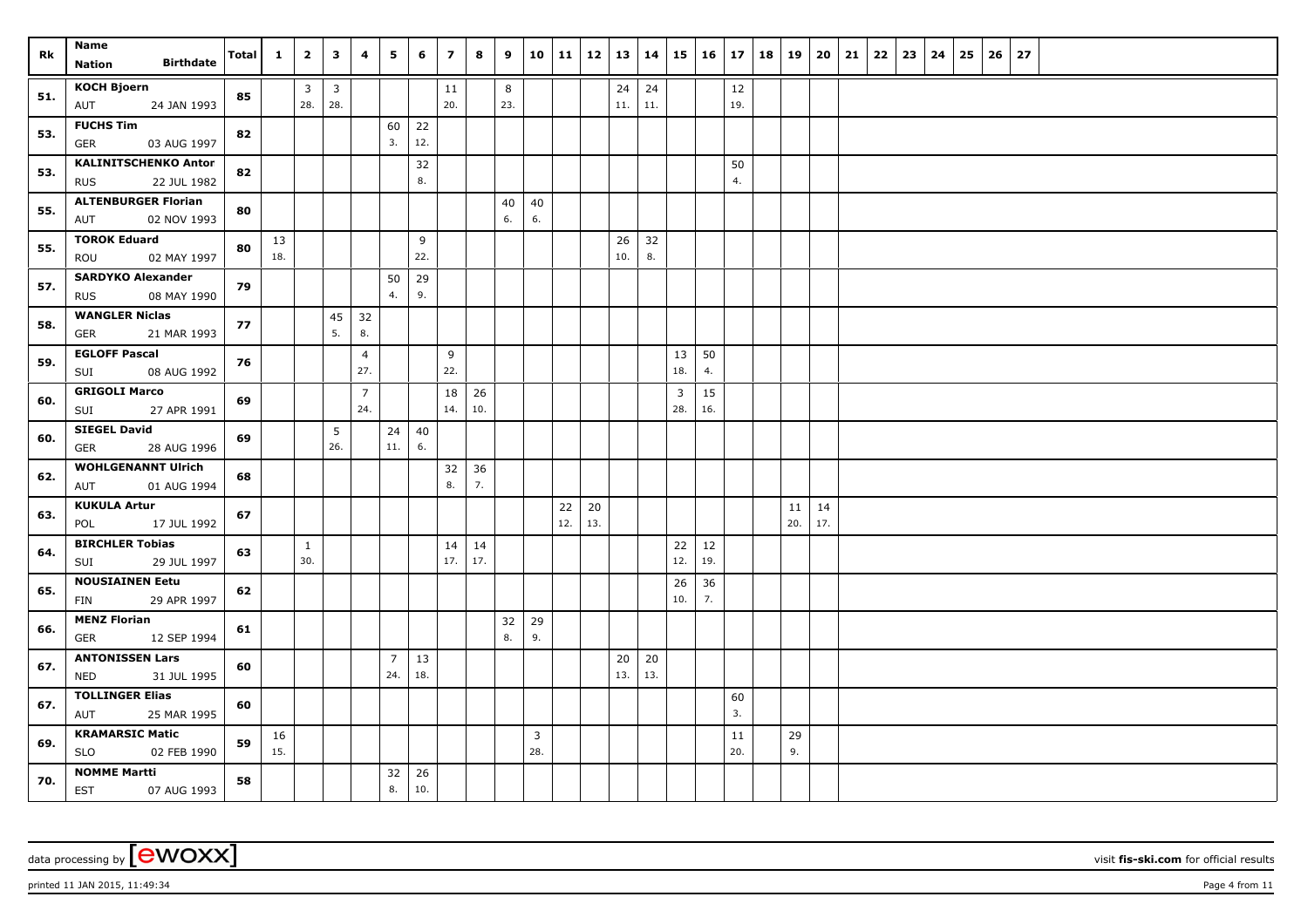| Rk  | Name<br><b>Birthdate</b>                           | <b>Total</b> | $\mathbf{1}$ | $\overline{2}$ | $\overline{\mathbf{3}}$ | 4         | 5                              | 6        | $\overline{7}$ | 8                     | 9              |           | 10 11          | $12$   13   14 |           |           | $15 \vert$     | $16 \mid 17$ |    | 18   19   | 20       | 21 | 22 | 23 | 24 | 25 | 26 | 27 |  |  |  |  |
|-----|----------------------------------------------------|--------------|--------------|----------------|-------------------------|-----------|--------------------------------|----------|----------------|-----------------------|----------------|-----------|----------------|----------------|-----------|-----------|----------------|--------------|----|-----------|----------|----|----|----|----|----|----|----|--|--|--|--|
|     | Nation                                             |              |              |                |                         |           |                                |          |                |                       |                |           |                |                |           |           |                |              |    |           |          |    |    |    |    |    |    |    |  |  |  |  |
| 70. | <b>HAMANN Martin</b><br>10 APR 1997                | 58           |              |                |                         |           | 22<br>12.                      | 36<br>7. |                |                       |                |           |                |                |           |           |                |              |    |           |          |    |    |    |    |    |    |    |  |  |  |  |
|     | GER<br><b>HOLLAUS Francesco</b>                    |              |              |                |                         |           |                                |          |                |                       |                |           |                |                |           |           |                |              |    |           |          |    |    |    |    |    |    |    |  |  |  |  |
| 70. | AUT<br>16 DEC 1994                                 | 58           |              |                |                         |           |                                |          | $13\,$<br>18.  | $\overline{3}$<br>28. | 22<br>12.      | 20<br>13. |                |                |           |           |                |              |    |           |          |    |    |    |    |    |    |    |  |  |  |  |
|     | <b>MEZNAR Mitja</b>                                |              |              |                |                         |           |                                |          |                |                       |                |           |                |                |           |           |                |              | 32 |           | 24       |    |    |    |    |    |    |    |  |  |  |  |
| 73. | 30 JUN 1988<br><b>SLO</b>                          | 56           |              |                |                         |           |                                |          |                |                       |                |           |                |                |           |           |                |              | 8. |           | 11.      |    |    |    |    |    |    |    |  |  |  |  |
| 74. | <b>HEBEL Sebastian</b>                             | 54           | 26           | 20             | 8                       |           |                                |          |                |                       |                |           |                |                |           |           |                |              |    |           |          |    |    |    |    |    |    |    |  |  |  |  |
|     | POL<br>05 JUL 1995                                 |              | 10.          | 13.            | 23.                     |           |                                |          |                |                       |                |           |                |                |           |           |                |              |    |           |          |    |    |    |    |    |    |    |  |  |  |  |
| 75. | <b>KVEDER Miha</b>                                 | 53           |              |                |                         |           |                                |          |                |                       | 29             | 24        |                |                |           |           |                |              |    |           |          |    |    |    |    |    |    |    |  |  |  |  |
|     | 18 OCT 1993<br><b>SLO</b>                          |              |              |                |                         |           |                                |          |                |                       | 9.             | 11.       |                |                |           |           |                |              |    |           |          |    |    |    |    |    |    |    |  |  |  |  |
| 75. | <b>GASIENICA Andrzej</b>                           | 53           |              |                |                         |           |                                |          |                |                       |                |           |                | 11<br>20.      |           |           |                |              |    | 13<br>18. | 29<br>9. |    |    |    |    |    |    |    |  |  |  |  |
|     | 04 NOV 1993<br>POL                                 |              |              |                |                         |           |                                |          |                |                       |                |           |                |                |           |           |                |              |    |           |          |    |    |    |    |    |    |    |  |  |  |  |
| 77. | <b>BUZESCU PURICE Consta</b><br>ROU<br>19 JUN 1997 | 51           |              |                |                         |           |                                |          |                |                       |                |           |                |                | 15<br>16. | 36<br>7.  |                |              |    |           |          |    |    |    |    |    |    |    |  |  |  |  |
|     | <b>OBERMAYR Johannes</b>                           |              |              |                |                         |           |                                |          |                |                       |                |           |                |                |           |           |                |              |    |           |          |    |    |    |    |    |    |    |  |  |  |  |
| 78. | 19 MAR 1993<br>AUT                                 | 50           |              |                |                         | 10<br>21. |                                |          | 24<br>11.      | 16<br>15.             |                |           |                |                |           |           |                |              |    |           |          |    |    |    |    |    |    |    |  |  |  |  |
|     | <b>LINDVIK Marius</b>                              |              |              |                |                         |           |                                |          |                |                       |                |           |                |                |           |           | 22             | 26           |    |           |          |    |    |    |    |    |    |    |  |  |  |  |
| 79. | <b>NOR</b><br>27 JUL 1998                          | 48           |              |                |                         |           |                                |          |                |                       |                |           |                |                |           |           | 12.            | 10.          |    |           |          |    |    |    |    |    |    |    |  |  |  |  |
| 80. | <b>ORTNER Thomas</b>                               | 46           |              |                |                         |           |                                |          |                |                       |                |           |                |                |           |           |                |              |    | 26        | 20       |    |    |    |    |    |    |    |  |  |  |  |
|     | 05 APR 1994<br>AUT                                 |              |              |                |                         |           |                                |          |                |                       |                |           |                |                |           |           |                |              |    | 10.       | 13.      |    |    |    |    |    |    |    |  |  |  |  |
| 81. | <b>PYZHOV Sergey</b>                               | 45           |              |                |                         |           |                                |          |                | 6                     | 12             |           | $\overline{4}$ | 14             |           |           | $\overline{4}$ | 5            |    |           |          |    |    |    |    |    |    |    |  |  |  |  |
|     | 26 SEP 1996<br><b>RUS</b>                          |              |              |                |                         |           |                                |          |                | 25.                   | 19.            |           | 27.            | 17.            |           |           | 27.            | 26.          |    |           |          |    |    |    |    |    |    |    |  |  |  |  |
| 82. | <b>AUNE Joakim</b>                                 | 44           |              |                |                         |           |                                |          |                |                       |                |           | 36             | 8              |           |           |                |              |    |           |          |    |    |    |    |    |    |    |  |  |  |  |
|     | 10 AUG 1993<br><b>NOR</b>                          |              |              |                |                         |           |                                |          |                |                       |                |           | 7.             | 23.            |           |           |                |              |    |           |          |    |    |    |    |    |    |    |  |  |  |  |
| 82. | <b>KYTOESAHO Niko</b>                              | 44           |              |                |                         | 12<br>19. | $\overline{\mathbf{3}}$<br>28. |          | 5<br>26.       | 24<br>11.             |                |           |                |                |           |           |                |              |    |           |          |    |    |    |    |    |    |    |  |  |  |  |
|     | 18 DEC 1999<br>FIN                                 |              |              |                |                         |           |                                |          |                |                       |                |           |                |                |           |           |                |              |    |           |          |    |    |    |    |    |    |    |  |  |  |  |
| 84. | <b>KINOSHITA Yuto</b><br>27 APR 1996<br><b>JPN</b> | 42           |              |                |                         |           |                                |          |                |                       |                |           |                |                | 29<br>9.  | 13<br>18. |                |              |    |           |          |    |    |    |    |    |    |    |  |  |  |  |
|     | <b>ILVES Kristjan</b>                              |              |              |                |                         |           | 29                             | 12       |                |                       |                |           |                |                |           |           |                |              |    |           |          |    |    |    |    |    |    |    |  |  |  |  |
| 85. | 10 JUN 1996<br><b>EST</b>                          | 41           |              |                |                         |           | 9.                             | 19.      |                |                       |                |           |                |                |           |           |                |              |    |           |          |    |    |    |    |    |    |    |  |  |  |  |
|     | <b>ZAJC Timi</b>                                   |              |              | 40             |                         |           |                                |          |                |                       |                |           |                |                |           |           |                |              |    |           |          |    |    |    |    |    |    |    |  |  |  |  |
| 86. | <b>SLO</b><br>26 APR 2000                          | 40           |              | 6.             |                         |           |                                |          |                |                       |                |           |                |                |           |           |                |              |    |           |          |    |    |    |    |    |    |    |  |  |  |  |
|     | <b>BAZHENOV Aleksandr</b>                          |              |              |                |                         |           |                                |          |                | 8                     | $\overline{3}$ |           |                |                |           |           | 16             | 13           |    |           |          |    |    |    |    |    |    |    |  |  |  |  |
| 86. | <b>RUS</b><br>13 JUL 1995                          | 40           |              |                |                         |           |                                |          |                | 23.                   | 28.            |           |                |                |           |           | 15.            | 18.          |    |           |          |    |    |    |    |    |    |    |  |  |  |  |
| 86. | <b>KADLEC Milos</b>                                | 40           |              |                |                         |           |                                |          |                |                       |                |           |                |                |           |           |                |              |    |           | 40       |    |    |    |    |    |    |    |  |  |  |  |
|     | CZE<br>26 NOV 1992                                 |              |              |                |                         |           |                                |          |                |                       |                |           |                |                |           |           |                |              |    |           | 6.       |    |    |    |    |    |    |    |  |  |  |  |
| 89. | <b>KAISER Maximilian</b>                           | 39           |              |                |                         | 13        |                                |          |                |                       | 16             | 10        |                |                |           |           |                |              |    |           |          |    |    |    |    |    |    |    |  |  |  |  |
|     | <b>GER</b><br>17 NOV 1993                          |              |              |                |                         | 18.       |                                |          |                |                       | 15.            | 21.       |                |                |           |           |                |              |    |           |          |    |    |    |    |    |    |    |  |  |  |  |

printed 11 JAN 2015, 11:49:34 Page 5 from 11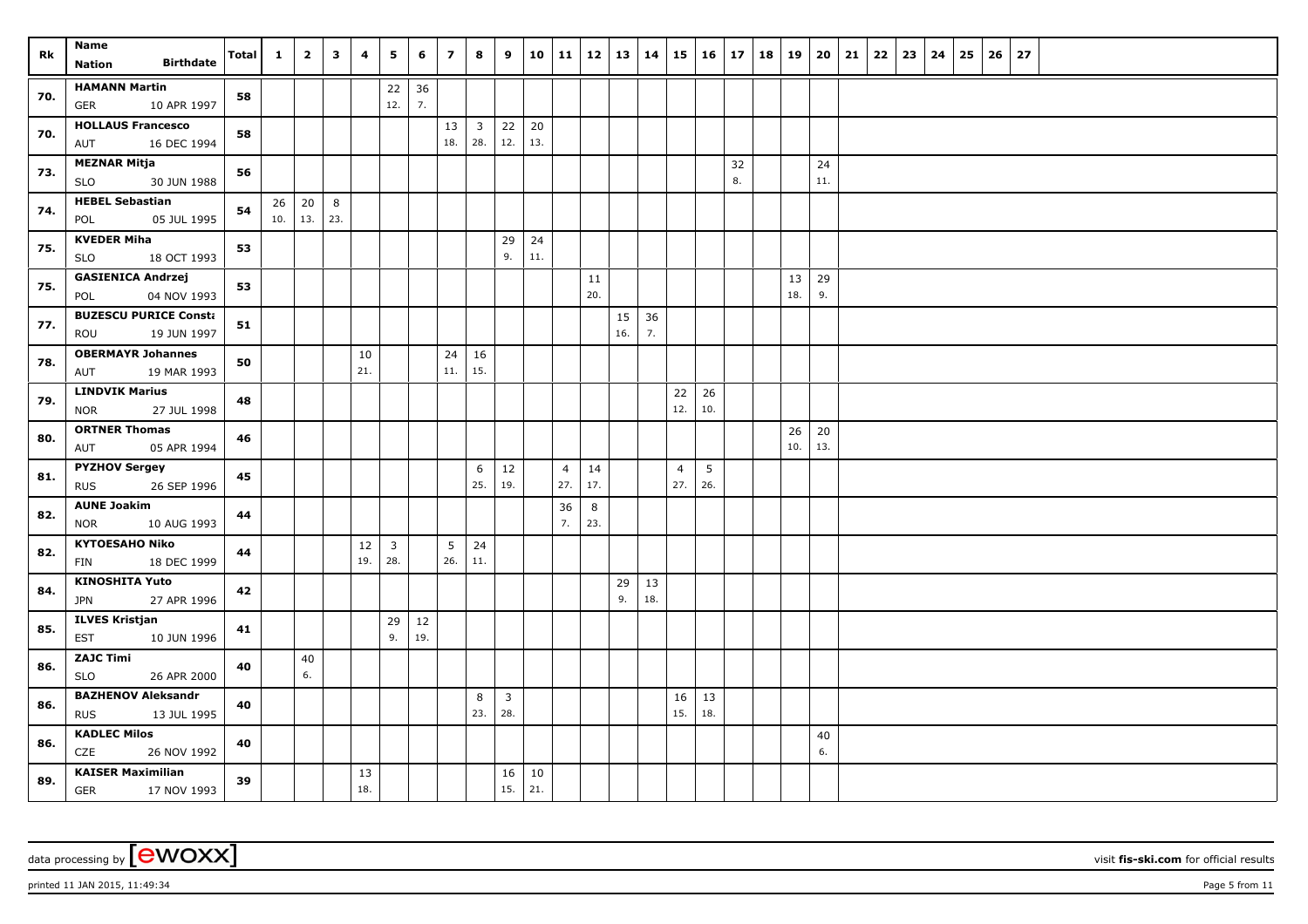| Rk   | Name                                               |       | $\mathbf{1}$   | $\overline{2}$ | $\overline{\mathbf{3}}$ | $\overline{4}$ | 5   | 6   | $\overline{7}$ | 8        | 9         |           | 10   11 | 12   13   14 |           |           | 15  |     | 16   17   18   19 |          | 20 21 | 22 | 23 | $24 \mid 25$ | 26 | 27 |  |  |  |
|------|----------------------------------------------------|-------|----------------|----------------|-------------------------|----------------|-----|-----|----------------|----------|-----------|-----------|---------|--------------|-----------|-----------|-----|-----|-------------------|----------|-------|----|----|--------------|----|----|--|--|--|
|      | <b>Birthdate</b><br><b>Nation</b>                  | Total |                |                |                         |                |     |     |                |          |           |           |         |              |           |           |     |     |                   |          |       |    |    |              |    |    |  |  |  |
| 90.  | <b>PITEA Sorin Iulian</b>                          | 37    | 13             |                |                         |                |     |     |                |          |           |           |         |              | $12\,$    | $12\,$    |     |     |                   |          |       |    |    |              |    |    |  |  |  |
|      | 09 JUL 1997<br>ROU                                 |       | 18.            |                |                         |                |     |     |                |          |           |           |         |              | 19.       | 19.       |     |     |                   |          |       |    |    |              |    |    |  |  |  |
| 91.  | <b>WINTER Paul</b>                                 | 36    |                |                |                         |                | 36  |     |                |          |           |           |         |              |           |           |     |     |                   |          |       |    |    |              |    |    |  |  |  |
|      | GER<br>05 OCT 1997                                 |       |                |                |                         |                | 7.  |     |                |          |           |           |         |              |           |           |     |     |                   |          |       |    |    |              |    |    |  |  |  |
| 91.  | <b>JUFFINGER Thomas</b>                            | 36    |                |                |                         |                |     |     |                |          | 18        | 18        |         |              |           |           |     |     |                   |          |       |    |    |              |    |    |  |  |  |
|      | 18 JAN 1993<br>AUT                                 |       |                |                |                         |                |     |     |                |          | 14.       | 14.       |         |              |           |           |     |     |                   |          |       |    |    |              |    |    |  |  |  |
| 91.  | <b>SAKALA Filip</b><br>21 MAY 1996<br>CZE          | 36    |                |                |                         |                |     |     |                |          |           |           |         |              |           |           |     |     |                   | 36<br>7. |       |    |    |              |    |    |  |  |  |
|      | <b>KOSEC Jaka</b>                                  |       |                |                |                         |                |     |     |                |          |           |           |         |              |           |           |     |     |                   |          |       |    |    |              |    |    |  |  |  |
| 94.  | SLO<br>01 APR 1994                                 | 35    |                |                |                         |                |     |     |                |          | 22<br>12. | 13<br>18. |         |              |           |           |     |     |                   |          |       |    |    |              |    |    |  |  |  |
|      | <b>MOILANEN Lasse</b>                              |       |                |                |                         |                | 20  | 15  |                |          |           |           |         |              |           |           |     |     |                   |          |       |    |    |              |    |    |  |  |  |
| 94.  | 04 FEB 1995<br>FIN                                 | 35    |                |                |                         |                | 13. | 16. |                |          |           |           |         |              |           |           |     |     |                   |          |       |    |    |              |    |    |  |  |  |
|      | <b>MERILAEINEN Eetu</b>                            |       |                |                |                         |                | 18  | 16  |                |          |           |           |         |              |           |           |     |     |                   |          |       |    |    |              |    |    |  |  |  |
| 96.  | 19 APR 1997<br>FIN                                 | 34    |                |                |                         |                | 14. | 15. |                |          |           |           |         |              |           |           |     |     |                   |          |       |    |    |              |    |    |  |  |  |
|      | <b>URBANC Rok</b>                                  |       | 5 <sup>7</sup> | $\overline{7}$ |                         |                |     |     |                |          |           | 22        |         |              |           |           |     |     |                   |          |       |    |    |              |    |    |  |  |  |
| 96.  | 28 FEB 1985<br>SLO                                 | 34    | 26.            | 24.            |                         |                |     |     |                |          |           | 12.       |         |              |           |           |     |     |                   |          |       |    |    |              |    |    |  |  |  |
| 98.  | <b>SAITO Shota</b>                                 | 32    |                |                |                         |                |     |     |                |          |           |           |         |              | 18        | 14        |     |     |                   |          |       |    |    |              |    |    |  |  |  |
|      | <b>JPN</b><br>15 APR 1994                          |       |                |                |                         |                |     |     |                |          |           |           |         |              | 14.       | 17.       |     |     |                   |          |       |    |    |              |    |    |  |  |  |
| 98.  | <b>KLYMCHUK Andrii</b>                             | 32    |                |                |                         |                |     |     |                |          |           |           |         | 10           | 8         | 10        |     |     | $\overline{4}$    |          |       |    |    |              |    |    |  |  |  |
|      | <b>UKR</b><br>10 DEC 1994                          |       |                |                |                         |                |     |     |                |          |           |           |         | 21.          | 23.       | 21.       |     |     | 27.               |          |       |    |    |              |    |    |  |  |  |
| 98.  | <b>MICHALEK Jan</b>                                | 32    |                |                |                         |                |     |     |                |          |           |           | 8       |              |           |           |     |     | 14                | 10       |       |    |    |              |    |    |  |  |  |
|      | CZE<br>22 MAY 1996                                 |       |                |                |                         |                |     |     |                |          |           |           | 23.     |              |           |           |     |     | 17.               | 21.      |       |    |    |              |    |    |  |  |  |
| 98.  | <b>TATU Robert Valentin</b>                        | 32    |                |                |                         |                |     |     |                |          |           |           |         |              | 10<br>21. | 22<br>12. |     |     |                   |          |       |    |    |              |    |    |  |  |  |
|      | 03 JUL 1996<br>ROU                                 |       |                |                |                         |                |     |     |                |          |           |           |         |              |           |           |     |     |                   |          |       |    |    |              |    |    |  |  |  |
| 102. | <b>SHULAEV Sergey</b><br>18 JUN 1996<br><b>RUS</b> | 31    |                |                |                         |                |     |     | 22<br>12.      | 9<br>22. |           |           |         |              |           |           |     |     |                   |          |       |    |    |              |    |    |  |  |  |
|      | <b>HAUPT Alexander</b>                             |       |                |                |                         |                |     |     |                |          |           |           |         | 5            |           |           | 9   | 6   |                   |          | 10    |    |    |              |    |    |  |  |  |
| 103. | 06 SEP 1988<br>USA                                 | 30    |                |                |                         |                |     |     |                |          |           |           |         | 26.          |           |           | 22. | 25. |                   |          | 21.   |    |    |              |    |    |  |  |  |
|      | <b>BLEGA Stefan Valentin</b>                       |       |                |                |                         |                |     |     |                |          |           |           |         |              | 13        | 16        |     |     | $\mathbf{1}$      |          |       |    |    |              |    |    |  |  |  |
| 103. | 05 SEP 1998<br>ROU                                 | 30    |                |                |                         |                |     |     |                |          |           |           |         |              | 18.       | 15.       |     |     | 30.               |          |       |    |    |              |    |    |  |  |  |
|      | <b>HOFER Thomas</b>                                |       | 8              | 22             |                         |                |     |     |                |          |           |           |         |              |           |           |     |     |                   |          |       |    |    |              |    |    |  |  |  |
| 103. | AUT<br>28 JAN 1996                                 | 30    | 23.            | 12.            |                         |                |     |     |                |          |           |           |         |              |           |           |     |     |                   |          |       |    |    |              |    |    |  |  |  |
| 103. | <b>HAMMANN Petrick</b>                             | 30    |                |                | 15                      | 15             |     |     |                |          |           |           |         |              |           |           |     |     |                   |          |       |    |    |              |    |    |  |  |  |
|      | <b>GER</b><br>27 MAY 1995                          |       |                |                | 16.                     | 16.            |     |     |                |          |           |           |         |              |           |           |     |     |                   |          |       |    |    |              |    |    |  |  |  |
| 107. | <b>PREVC Domen</b>                                 | 29    | 29             |                |                         |                |     |     |                |          |           |           |         |              |           |           |     |     |                   |          |       |    |    |              |    |    |  |  |  |
|      | <b>SLO</b><br>04 JUN 1999                          |       | 9.             |                |                         |                |     |     |                |          |           |           |         |              |           |           |     |     |                   |          |       |    |    |              |    |    |  |  |  |
| 107. | <b>VELLUPILLAI Rishi</b>                           | 29    |                |                |                         |                |     |     |                |          |           |           |         |              |           |           |     | 29  |                   |          |       |    |    |              |    |    |  |  |  |
|      | <b>NOR</b><br>08 JAN 1997                          |       |                |                |                         |                |     |     |                |          |           |           |         |              |           |           |     | 9.  |                   |          |       |    |    |              |    |    |  |  |  |

printed 11 JAN 2015, 11:49:34 Page 6 from 11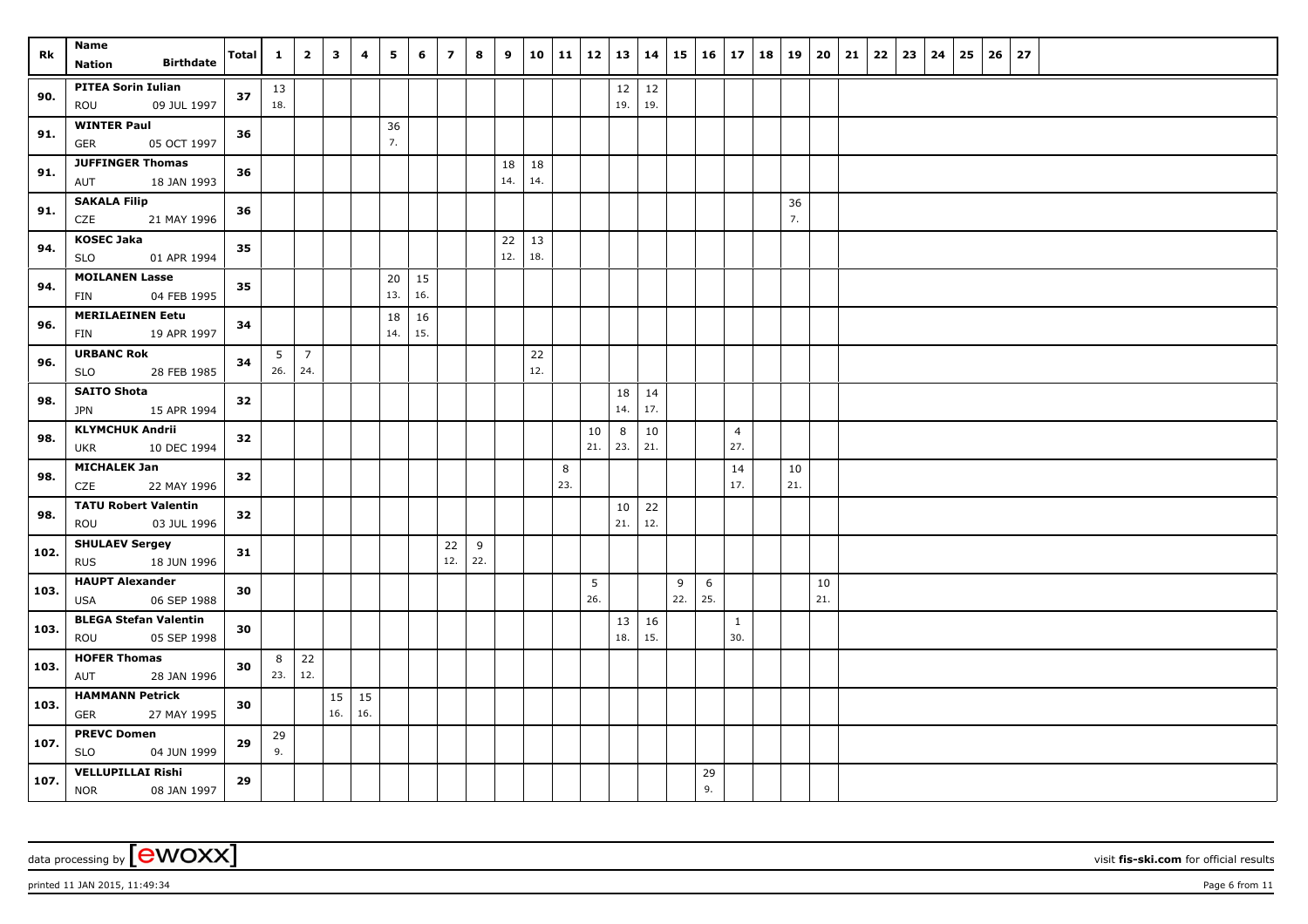| Rk   | <b>Name</b><br><b>Birthdate</b><br><b>Nation</b>           | <b>Total</b> | 1         | $\overline{2}$      | $\mathbf{3}$          | 4                       | 5 | 6         | $\overline{z}$ | 8 | 9         |                       | 10 11         | 12        | 13        | 14       | 15   16   |           | $17 \mid 18$  | 19        | 20                    | 21 | 22 | 23 | 24 | 25 | $26 \mid 27$ |  |  |  |  |
|------|------------------------------------------------------------|--------------|-----------|---------------------|-----------------------|-------------------------|---|-----------|----------------|---|-----------|-----------------------|---------------|-----------|-----------|----------|-----------|-----------|---------------|-----------|-----------------------|----|----|----|----|----|--------------|--|--|--|--|
| 107. | <b>BYRT Tomasz</b><br>25 JAN 1993<br>POL                   | 29           |           |                     |                       |                         |   |           |                |   |           |                       |               |           |           |          |           |           | 9<br>22.      |           | 20<br>13.             |    |    |    |    |    |              |  |  |  |  |
| 110. | <b>HORST Florian</b><br><b>GER</b><br>03 MAY 1990          | 28           |           |                     |                       |                         |   |           |                |   |           |                       |               |           |           |          |           |           |               | 12<br>19. | 16<br>15.             |    |    |    |    |    |              |  |  |  |  |
| 110. | <b>NIETZEL Justin</b><br>17 SEP 1997<br>GER                | 28           |           |                     |                       | 10<br>21.               |   |           |                |   |           |                       |               |           |           |          |           |           |               | 18<br>14. |                       |    |    |    |    |    |              |  |  |  |  |
| 110. | <b>FRIEDRICH Tomas</b><br>CZE<br>02 FEB 1995               | 28           |           |                     |                       |                         |   |           |                |   |           |                       |               | 12<br>19. |           |          |           |           |               | 16<br>15. |                       |    |    |    |    |    |              |  |  |  |  |
| 113. | <b>TARMAN Rok</b><br><b>SLO</b><br>01 JAN 1997             | 26           |           |                     |                       |                         |   |           |                |   | 10<br>21. | 16<br>15.             |               |           |           |          |           |           |               |           |                       |    |    |    |    |    |              |  |  |  |  |
| 114. | <b>SULTANGULOV Artur</b><br>07 MAR 1997<br><b>RUS</b>      | 25           |           |                     |                       |                         |   |           |                |   |           | $\overline{2}$<br>29. | 8<br>23.      |           |           |          | 5<br>26.  | 10<br>21. |               |           |                       |    |    |    |    |    |              |  |  |  |  |
| 115. | OJALA Juho<br>17 MAR 1995<br>FIN                           | 24           |           |                     |                       |                         |   | 24<br>11. |                |   |           |                       |               |           |           |          |           |           |               |           |                       |    |    |    |    |    |              |  |  |  |  |
| 115. | <b>HEINRICH Tim</b><br>06 MAY 1995<br>GER                  | 24           |           |                     |                       | $13 \mid 11$<br>18. 20. |   |           |                |   |           |                       |               |           |           |          |           |           |               |           |                       |    |    |    |    |    |              |  |  |  |  |
| 115. | <b>GREBER Felix</b><br>AUT<br>05 DEC 1996                  | 24           | 24<br>11. |                     |                       |                         |   |           |                |   |           |                       |               |           |           |          |           |           |               |           |                       |    |    |    |    |    |              |  |  |  |  |
| 115. | <b>AALST VAN DER Oldrik</b><br><b>NED</b><br>01 DEC 1995   | 24           |           |                     |                       |                         |   |           |                |   |           |                       |               |           |           |          |           |           |               | 20<br>13. | $\overline{4}$<br>27. |    |    |    |    |    |              |  |  |  |  |
| 115. | <b>LEONTYEV Grigoriy</b><br><b>RUS</b><br>14 NOV 1992      | 24           |           |                     |                       |                         |   |           |                |   |           |                       |               |           |           |          | 15<br>16. | 9<br>22.  |               |           |                       |    |    |    |    |    |              |  |  |  |  |
| 120. | SILIH Zak<br><b>SLO</b><br>07 NOV 1995                     | 23           | 21.       | $10 \mid 13$<br>18. |                       |                         |   |           |                |   |           |                       |               |           |           |          |           |           |               |           |                       |    |    |    |    |    |              |  |  |  |  |
| 121. | <b>CINTIMAR Muhammet In</b><br>TUR<br>16 JUL 1997          | $\bf 22$     |           |                     |                       |                         |   |           |                |   |           |                       |               |           | 14<br>17. | 8<br>23. |           |           |               |           |                       |    |    |    |    |    |              |  |  |  |  |
| 121. | <b>SHUVALOV Alexander</b><br>30 NOV 1992<br><b>RUS</b>     | 22           |           |                     |                       |                         |   |           |                |   |           |                       |               |           |           |          |           |           |               |           | 22<br>12.             |    |    |    |    |    |              |  |  |  |  |
| 123. | <b>HERRMANN Michael</b><br>02 FEB 1994<br>GER              | 21           |           |                     | $\overline{2}$<br>29. |                         |   |           |                |   | 6<br>25.  | 8<br>23.              |               |           |           |          |           |           |               | 5<br>26.  |                       |    |    |    |    |    |              |  |  |  |  |
| 124. | <b>DEMIR Ayberk</b><br>TUR<br>14 FEB 1997                  | 20           |           |                     |                       |                         |   |           |                |   |           |                       |               |           | 11<br>20. | 9<br>22. |           |           |               |           |                       |    |    |    |    |    |              |  |  |  |  |
| 124. | <b>LIVELTEN Adrian Soeren</b><br><b>NOR</b><br>16 JUN 1994 | 20           |           |                     |                       |                         |   |           |                |   |           |                       | $20\,$<br>13. |           |           |          |           |           |               |           |                       |    |    |    |    |    |              |  |  |  |  |
| 124. | <b>SCHIFFNER Markus</b><br>AUT<br>05 JUN 1992              | 20           |           |                     |                       |                         |   |           |                |   |           |                       |               |           |           |          |           |           | $20\,$<br>13. |           |                       |    |    |    |    |    |              |  |  |  |  |
| 124. | <b>HOLIK Frantisek</b><br><b>CZE</b><br>23 OCT 1998        | 20           |           |                     |                       |                         |   |           |                |   |           |                       |               |           |           |          |           |           | 15<br>16.     |           | 5<br>26.              |    |    |    |    |    |              |  |  |  |  |

data processing by **CWOXX** visit fis-ski.com for official results

printed 11 JAN 2015, 11:49:34 Page 7 from 11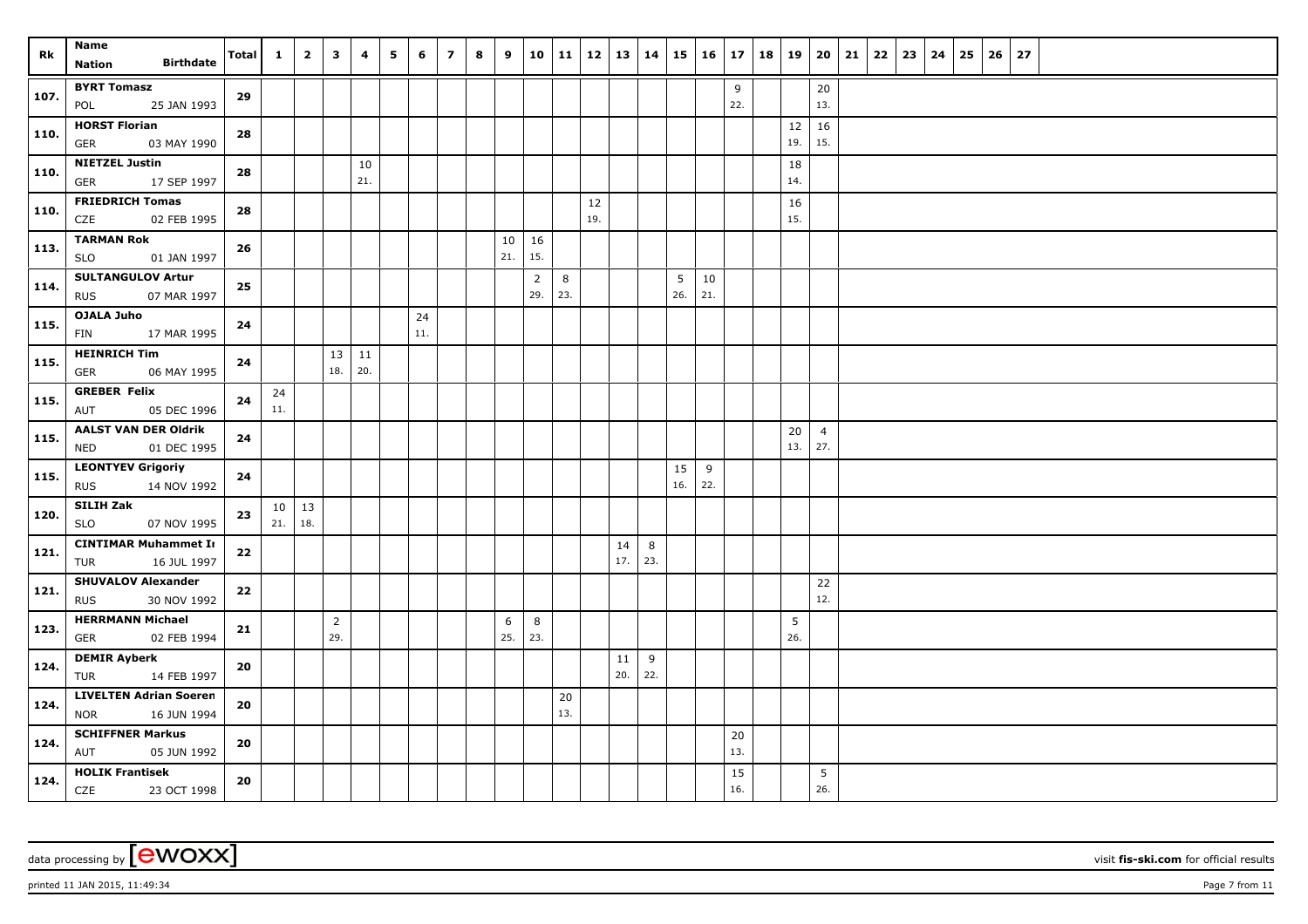| Rk   | Name<br><b>Birthdate</b><br><b>Nation</b>                 | <b>Total</b> | $\mathbf{1}$          | $\overline{2}$         | $\mathbf{3}$ | 4        | 5                     | 6                      | $\overline{7}$        | 8         | 9        |                       | 10 11                 |                     |                       | $12 \mid 13 \mid 14$ | 15        | $16 \mid 17$          | 18   19 |          | 20        | 21 | $22 \mid 23$ | 24 | 25 | 26 | 27 |  |  |  |
|------|-----------------------------------------------------------|--------------|-----------------------|------------------------|--------------|----------|-----------------------|------------------------|-----------------------|-----------|----------|-----------------------|-----------------------|---------------------|-----------------------|----------------------|-----------|-----------------------|---------|----------|-----------|----|--------------|----|----|----|----|--|--|--|
| 128. | <b>WALLACE Brian</b><br>USA<br>03 JUL 1993                | 19           |                       |                        |              |          |                       |                        |                       |           |          |                       |                       |                     |                       |                      | 11<br>20. | 8<br>23.              |         |          |           |    |              |    |    |    |    |  |  |  |
| 128. | <b>ALAMOMMO Andreas</b><br>23 DEC 1998<br>FIN             | 19           |                       |                        |              |          | 9<br>22.              | 10<br>21.              |                       |           |          |                       |                       |                     |                       |                      |           |                       |         |          |           |    |              |    |    |    |    |  |  |  |
| 128. | <b>AALTO Antti</b><br>02 APR 1995<br><b>FIN</b>           | 19           |                       |                        |              |          | 16<br>15.             | $\overline{3}$<br>28.  |                       |           |          |                       |                       |                     |                       |                      |           |                       |         |          |           |    |              |    |    |    |    |  |  |  |
| 128. | <b>TESOVNIK Jaka</b><br>29 DEC 1992<br>SLO                | 19           |                       | 8<br>23.               |              |          |                       |                        |                       |           |          |                       |                       |                     |                       |                      |           |                       |         |          | 11<br>20. |    |              |    |    |    |    |  |  |  |
| 132. | <b>TIIRMAA Karl-August</b><br>07 JUL 1989<br><b>EST</b>   | 18           |                       |                        |              |          | 10<br>21.             | 8<br>23.               |                       |           |          |                       |                       |                     |                       |                      |           |                       |         |          |           |    |              |    |    |    |    |  |  |  |
| 132. | <b>GANSERER Marc</b><br>09 APR 1993<br><b>GER</b>         | 18           |                       |                        |              |          |                       |                        |                       |           | 6<br>25. | 12<br>19.             |                       |                     |                       |                      |           |                       |         |          |           |    |              |    |    |    |    |  |  |  |
| 132. | <b>NEDREJORD Ole Mathis</b><br>26 JUN 1996<br><b>NOR</b>  | 18           |                       |                        |              |          |                       |                        |                       |           |          |                       |                       |                     |                       |                      | 6<br>25.  | 12<br>19.             |         |          |           |    |              |    |    |    |    |  |  |  |
| 132. | <b>IWASA Yuken</b><br>02 JUL 1999<br><b>JPN</b>           | 18           |                       |                        |              |          |                       |                        |                       |           |          |                       |                       |                     | $\overline{7}$<br>24. | $11\,$<br>20.        |           |                       |         |          |           |    |              |    |    |    |    |  |  |  |
| 132. | <b>OEDEGAARD Jesper</b><br>02 AUG 1998<br><b>NOR</b>      | 18           |                       |                        |              |          |                       |                        |                       |           |          |                       |                       |                     |                       |                      | 15<br>16. | $\overline{3}$<br>28. |         |          |           |    |              |    |    |    |    |  |  |  |
| 137. | <b>AIGRO Artti</b><br><b>EST</b><br>29 AUG 1999           | 17           |                       |                        |              |          | 12<br>19.             | $5\overline{5}$<br>26. |                       |           |          |                       |                       |                     |                       |                      |           |                       |         |          |           |    |              |    |    |    |    |  |  |  |
| 137. | <b>KAELIN Pascal</b><br>SUI<br>11 JAN 1993                | 17           |                       |                        | 9<br>22.     | 1<br>30. |                       |                        | $\overline{7}$<br>24. |           |          |                       |                       |                     |                       |                      |           |                       |         |          |           |    |              |    |    |    |    |  |  |  |
| 139. | <b>VESELOV Denis</b><br><b>RUS</b><br>03 FEB 1991         | 16           |                       |                        |              |          | $\overline{2}$<br>29. | $\overline{4}$<br>27.  |                       |           |          |                       |                       |                     |                       |                      |           |                       |         |          | 10<br>21. |    |              |    |    |    |    |  |  |  |
| 140. | <b>WIT DE Ruben</b><br><b>NED</b><br>02 FEB 1995          | 15           |                       |                        |              |          | 1<br>30.              | 1<br>30.               |                       |           |          |                       |                       |                     | $\overline{7}$<br>24. | 6<br>25.             |           |                       |         |          |           |    |              |    |    |    |    |  |  |  |
| 140. | <b>KORHONEN Ville</b><br>30 OCT 1996<br><b>FIN</b>        | 15           |                       |                        |              |          | $\overline{4}$<br>27. | 11<br>20.              |                       |           |          |                       |                       |                     |                       |                      |           |                       |         |          |           |    |              |    |    |    |    |  |  |  |
| 140. | <b>GREIDERER Simon</b><br>18 JAN 1996<br>AUT              | 15           |                       |                        |              |          |                       |                        | $\overline{3}$<br>28. | 12<br>19. |          |                       |                       |                     |                       |                      |           |                       |         |          |           |    |              |    |    |    |    |  |  |  |
| 140. | <b>MAURER Joshua</b><br>20 SEP 1996<br>CAN                | 15           |                       |                        |              |          |                       |                        |                       |           |          | $\overline{4}$<br>27. | $\overline{3}$<br>28. | 8<br>23.            |                       |                      |           |                       |         |          |           |    |              |    |    |    |    |  |  |  |
| 140. | <b>GASIENICA-KOTELNICKI</b><br>POL<br>14 NOV 1989         | 15           |                       |                        |              |          |                       |                        |                       |           |          |                       | 12<br>19.             | $\mathbf{3}$<br>28. |                       |                      |           |                       |         |          |           |    |              |    |    |    |    |  |  |  |
| 140. | <b>SAMMELSELG Siim-Tanel</b><br><b>EST</b><br>18 MAY 1993 | 15           |                       |                        |              |          | 15<br>16.             |                        |                       |           |          |                       |                       |                     |                       |                      |           |                       |         |          |           |    |              |    |    |    |    |  |  |  |
| 140. | <b>WEISS Franz</b><br><b>GER</b><br>18 JUL 1996           | 15           | $\overline{4}$<br>27. | $5\phantom{.0}$<br>26. |              |          |                       |                        |                       |           |          |                       |                       |                     |                       |                      |           |                       |         | 6<br>25. |           |    |              |    |    |    |    |  |  |  |

## data processing by **CWOXX** visit fis-ski.com for official results

printed 11 JAN 2015, 11:49:34 Page 8 from 11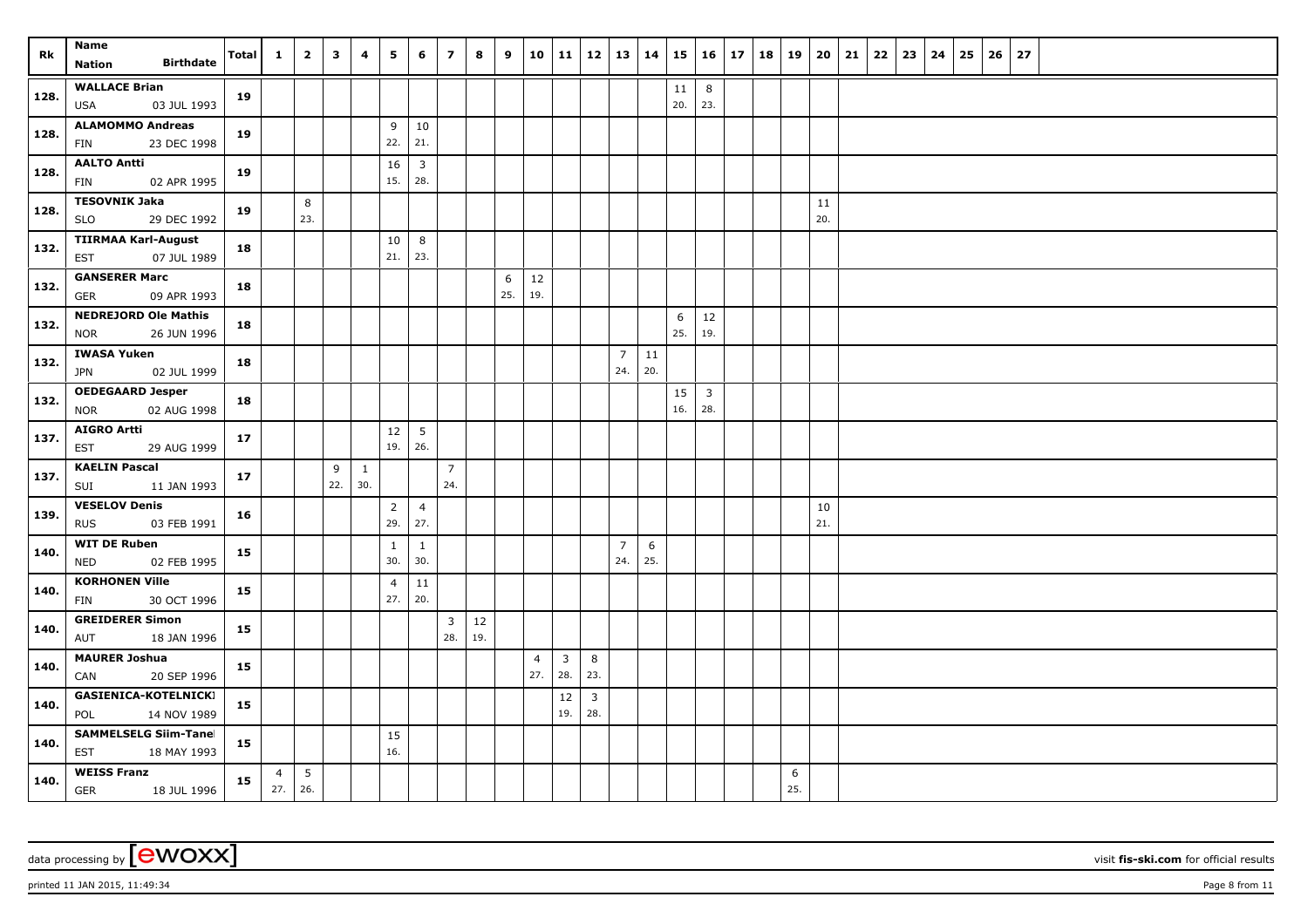| Rk   | Name                                                     | <b>Total</b> | $\mathbf{1}$ | $\overline{2}$ | $\overline{\mathbf{3}}$ | 4         | 5         | 6                     | $\overline{7}$ | 8 | 9         | 10 11    | 12   13   14          |                       |                       |                       | $15 \mid 16 \mid 17 \mid 18 \mid 19 \mid 20 \mid 21$ |                       |                       |                       | 22   23 | 24 | 25 | 26 | 27 |  |  |  |
|------|----------------------------------------------------------|--------------|--------------|----------------|-------------------------|-----------|-----------|-----------------------|----------------|---|-----------|----------|-----------------------|-----------------------|-----------------------|-----------------------|------------------------------------------------------|-----------------------|-----------------------|-----------------------|---------|----|----|----|----|--|--|--|
|      | <b>Birthdate</b><br>Nation                               |              |              |                |                         |           |           |                       |                |   |           |          |                       |                       |                       |                       |                                                      |                       |                       |                       |         |    |    |    |    |  |  |  |
| 140. | <b>CAPUDER Martin</b><br><b>SLO</b><br>07 NOV 1997       | 15           |              |                |                         |           |           |                       |                |   |           |          |                       |                       |                       |                       |                                                      |                       | 14<br>17.             | $\overline{1}$<br>30. |         |    |    |    |    |  |  |  |
| 140. | <b>MIETUS Grzegorz</b><br>POL<br>20 FEB 1993             | 15           |              |                |                         |           |           |                       |                |   |           |          |                       |                       |                       |                       |                                                      |                       | $\overline{2}$<br>29. | 13<br>18.             |         |    |    |    |    |  |  |  |
| 149. | <b>SERETINEK Nejc</b><br>30 SEP 1996<br><b>SLO</b>       | 14           |              |                |                         |           |           |                       |                |   |           |          |                       |                       |                       |                       |                                                      | 5<br>26.              | 9<br>22.              |                       |         |    |    |    |    |  |  |  |
| 149. | <b>REISENAUER Janni</b><br>07 NOV 1997<br>AUT            | 14           |              |                |                         |           | 14<br>17. |                       |                |   |           |          |                       |                       |                       |                       |                                                      |                       |                       |                       |         |    |    |    |    |  |  |  |
| 149. | LOUKASMAEKI Wili<br>FIN<br>27 MAY 1997                   | 14           |              |                |                         |           |           | 14<br>17.             |                |   |           |          |                       |                       |                       |                       |                                                      |                       |                       |                       |         |    |    |    |    |  |  |  |
| 152. | <b>KASTELIK Dominik</b><br>09 JUN 1998<br>POL            | 13           |              |                |                         |           |           |                       |                |   |           |          | $\mathbf{1}$<br>30.   | 5<br>26.              | $\overline{7}$<br>24. |                       |                                                      |                       |                       |                       |         |    |    |    |    |  |  |  |
| 152. | <b>JANOTA Konrad</b><br>13 NOV 1994<br>POL               | 13           |              |                |                         |           |           |                       |                |   |           |          | 6<br>25.              |                       |                       |                       |                                                      |                       | $\overline{7}$<br>24. |                       |         |    |    |    |    |  |  |  |
| 152. | <b>OLLI Harri</b><br>FIN<br>15 JAN 1985                  | 13           |              |                |                         |           | 13<br>18. |                       |                |   |           |          |                       |                       |                       |                       |                                                      |                       |                       |                       |         |    |    |    |    |  |  |  |
| 155. | <b>IPCIOGLU Fatih Arda</b><br><b>TUR</b><br>28 SEP 1997  | 12           |              |                |                         |           |           |                       |                |   |           |          |                       | 9<br>22.              | $\overline{3}$<br>28. |                       |                                                      |                       |                       |                       |         |    |    |    |    |  |  |  |
| 155. | <b>BENEDIK Matic</b><br><b>SLO</b><br>03 MAR 1993        | 12           |              |                |                         |           |           |                       |                |   |           |          |                       |                       |                       |                       |                                                      |                       |                       | 12<br>19.             |         |    |    |    |    |  |  |  |
| 157. | <b>BROWN A J</b><br>28 FEB 1995<br>USA                   | 11           |              |                |                         |           |           |                       |                |   |           |          | $\overline{2}$<br>29. |                       |                       | $\overline{7}$<br>24. |                                                      | $\overline{2}$<br>29. |                       |                       |         |    |    |    |    |  |  |  |
| 157. | <b>TROFIMOV Roman- Serg</b><br><b>RUS</b><br>19 NOV 1989 | 11           |              |                |                         |           | 11<br>20. |                       |                |   |           |          |                       |                       |                       |                       |                                                      |                       |                       |                       |         |    |    |    |    |  |  |  |
| 157. | <b>DI LENARDO Zeno</b><br>19 OCT 1995<br>ITA             | 11           |              |                |                         |           |           |                       |                |   | 11<br>20. |          |                       |                       |                       |                       |                                                      |                       |                       |                       |         |    |    |    |    |  |  |  |
| 160. | <b>LIKAR Matej</b><br>04 FEB 1991<br><b>SLO</b>          | 10           |              |                |                         |           |           |                       |                |   | 10<br>21. |          |                       |                       |                       |                       |                                                      |                       |                       |                       |         |    |    |    |    |  |  |  |
| 160. | <b>SHISHKIN Vadim</b><br>02 NOV 1995<br><b>RUS</b>       | 10           |              |                |                         |           |           | $\overline{7}$<br>24. |                |   |           |          |                       |                       |                       |                       |                                                      | $\overline{3}$<br>28. |                       |                       |         |    |    |    |    |  |  |  |
| 160. | <b>KOJZAR Mateusz</b><br>14 OCT 1994<br>POL              | 10           |              |                |                         |           |           |                       |                |   |           | 6<br>25. | $\overline{4}$<br>27. |                       |                       |                       |                                                      |                       |                       |                       |         |    |    |    |    |  |  |  |
| 160. | <b>LECHNER Sepp</b><br><b>GER</b><br>21 JUL 1994         | 10           |              |                |                         | 10<br>21. |           |                       |                |   |           |          |                       |                       |                       |                       |                                                      |                       |                       |                       |         |    |    |    |    |  |  |  |
| 160. | <b>YUKSEL Faik</b><br><b>TUR</b><br>10 FEB 1995          | 10           |              |                |                         |           |           |                       |                |   |           |          |                       | $\overline{4}$<br>27. | 6<br>25.              |                       |                                                      |                       |                       |                       |         |    |    |    |    |  |  |  |
| 160. | <b>LIPPESTAD Carl Henning</b><br>NOR 19 MAR 1998         | 10           |              |                |                         |           |           |                       |                |   |           |          |                       |                       |                       | 10<br>21.             |                                                      |                       |                       |                       |         |    |    |    |    |  |  |  |

printed 11 JAN 2015, 11:49:34 Page 9 from 11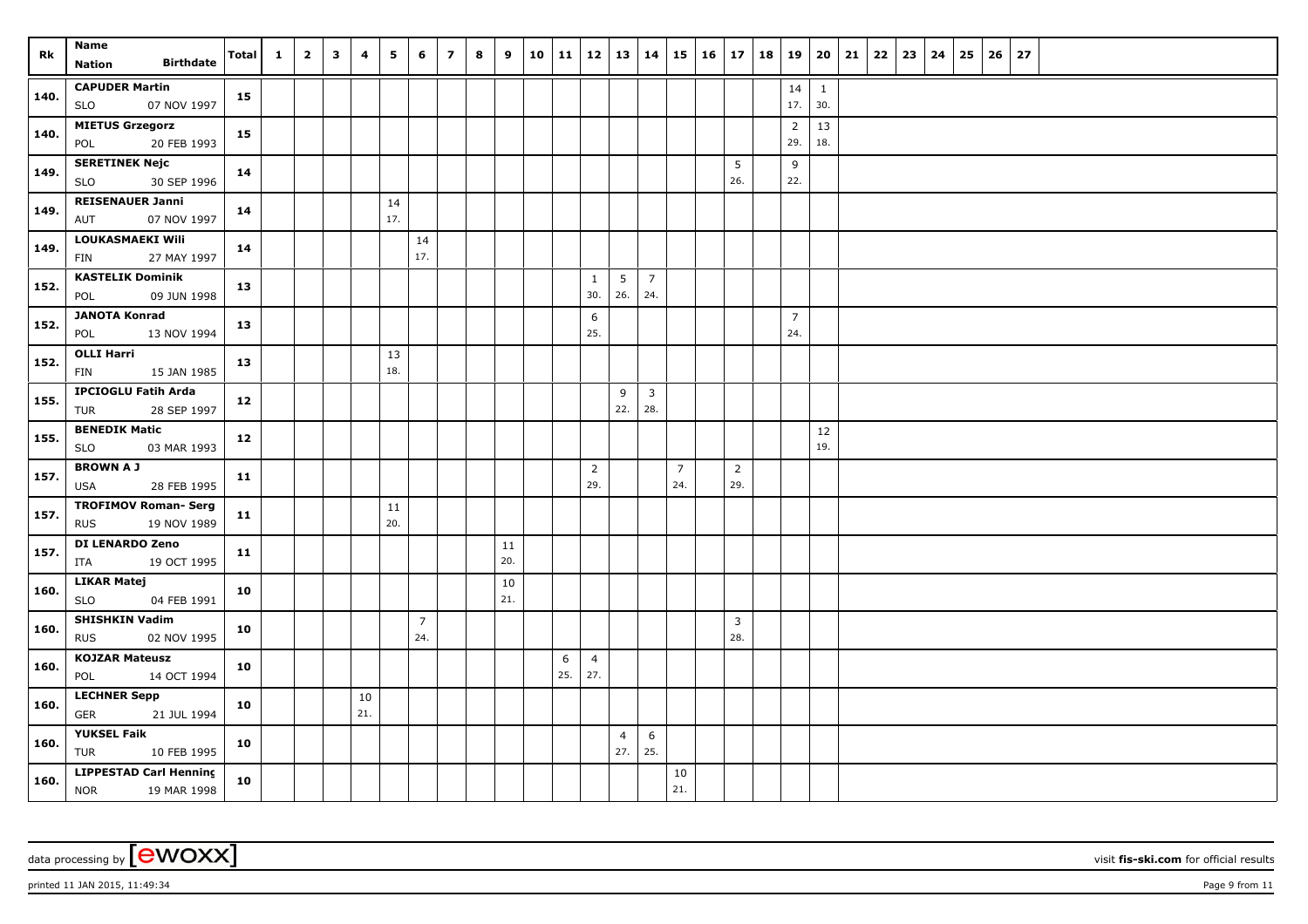| Rk   | Name<br><b>Birthdate</b><br>Nation                        | Total                   | $\mathbf{1}$          | $\overline{2}$ | $\overline{\mathbf{3}}$ | 4        | 5        | 6                     | $\overline{ }$ | 8              | 9                     |                       |                | 10   11   12   13   14 |                |                       | 15                    | $16 \mid 17$          |  | 18   19 | 20 | 21 | 22 | 23 | 24 | 25 | 26 | 27 |  |  |  |  |
|------|-----------------------------------------------------------|-------------------------|-----------------------|----------------|-------------------------|----------|----------|-----------------------|----------------|----------------|-----------------------|-----------------------|----------------|------------------------|----------------|-----------------------|-----------------------|-----------------------|--|---------|----|----|----|----|----|----|----|----|--|--|--|--|
|      | <b>MATTOON Nicholas</b>                                   |                         |                       |                |                         |          |          |                       |                |                |                       |                       | 9              |                        |                |                       |                       |                       |  |         |    |    |    |    |    |    |    |    |  |  |  |  |
| 166. | <b>USA</b><br>04 AUG 1995                                 | 9                       |                       |                |                         |          |          |                       |                |                |                       |                       | 22.            |                        |                |                       |                       |                       |  |         |    |    |    |    |    |    |    |    |  |  |  |  |
|      | <b>BRASME Paul</b>                                        |                         |                       |                |                         |          |          |                       | $\overline{4}$ | 5              |                       |                       |                |                        |                |                       |                       |                       |  |         |    |    |    |    |    |    |    |    |  |  |  |  |
| 166. | 03 AUG 1997<br>FRA                                        | 9                       |                       |                |                         |          |          |                       | 27.            | 26.            |                       |                       |                |                        |                |                       |                       |                       |  |         |    |    |    |    |    |    |    |    |  |  |  |  |
| 168. | <b>LANIN Ivan</b>                                         | 8                       |                       |                |                         |          | 6<br>25. | $\overline{2}$<br>29. |                |                |                       |                       |                |                        |                |                       |                       |                       |  |         |    |    |    |    |    |    |    |    |  |  |  |  |
|      | 15 JAN 1992<br><b>RUS</b><br><b>ALTHAUS Daniel</b>        |                         |                       |                |                         |          |          |                       |                |                | $\overline{3}$        | $5\phantom{.0}$       |                |                        |                |                       |                       |                       |  |         |    |    |    |    |    |    |    |    |  |  |  |  |
| 168. | GER<br>29 JUN 1993                                        | 8                       |                       |                |                         |          |          |                       |                |                | 28.                   | 26.                   |                |                        |                |                       |                       |                       |  |         |    |    |    |    |    |    |    |    |  |  |  |  |
| 168. | <b>PEDERSEN Peder Naeves</b>                              | 8                       |                       |                |                         |          |          |                       |                |                |                       |                       |                |                        |                |                       | 8                     |                       |  |         |    |    |    |    |    |    |    |    |  |  |  |  |
|      | <b>NOR</b><br>07 FEB 1995                                 |                         |                       |                |                         |          |          |                       |                |                |                       |                       |                |                        |                |                       | 23.                   |                       |  |         |    |    |    |    |    |    |    |    |  |  |  |  |
| 171. | <b>BRENNA Leif Christian</b><br>27 OCT 1995<br><b>NOR</b> | $\overline{z}$          |                       |                |                         |          |          |                       |                |                |                       |                       |                |                        |                |                       |                       | $\overline{7}$<br>24. |  |         |    |    |    |    |    |    |    |    |  |  |  |  |
| 171. | <b>PASICHNYK Stepan</b>                                   | $\overline{z}$          |                       |                |                         |          |          |                       |                |                |                       |                       | $\overline{2}$ |                        | 3              | $\overline{2}$        |                       |                       |  |         |    |    |    |    |    |    |    |    |  |  |  |  |
|      | 09 JAN 1998<br><b>UKR</b>                                 |                         |                       |                |                         |          |          |                       |                |                |                       |                       | 29.            |                        | 28.            | 29.                   |                       |                       |  |         |    |    |    |    |    |    |    |    |  |  |  |  |
| 173. | <b>VERBAJS Tomaz</b><br><b>SLO</b><br>26 JUL 1995         | 6                       |                       |                |                         |          |          |                       |                |                | $\overline{4}$<br>27. | $\overline{2}$<br>29. |                |                        |                |                       |                       |                       |  |         |    |    |    |    |    |    |    |    |  |  |  |  |
| 173. | <b>HEIKKINEN Juuso</b>                                    | 6                       |                       |                |                         |          |          | 6                     |                |                |                       |                       |                |                        |                |                       |                       |                       |  |         |    |    |    |    |    |    |    |    |  |  |  |  |
|      | <b>FIN</b><br>19 APR 1994                                 |                         |                       |                |                         |          |          | 25.                   |                |                |                       |                       |                |                        |                |                       |                       |                       |  |         |    |    |    |    |    |    |    |    |  |  |  |  |
| 173. | <b>BAER Moritz</b>                                        | 6                       |                       |                |                         | 6        |          |                       |                |                |                       |                       |                |                        |                |                       |                       |                       |  |         |    |    |    |    |    |    |    |    |  |  |  |  |
|      | <b>GER</b><br>16 MAY 1997<br><b>NORDIN Carl</b>           |                         |                       |                |                         | 25.      |          |                       |                |                |                       |                       |                |                        |                |                       |                       |                       |  |         |    |    |    |    |    |    |    |    |  |  |  |  |
| 176. | SWE<br>23 DEC 1989                                        | 5                       |                       |                |                         |          | 5<br>26. |                       |                |                |                       |                       |                |                        |                |                       |                       |                       |  |         |    |    |    |    |    |    |    |    |  |  |  |  |
| 177. | <b>UTEV Artem</b>                                         | $\overline{\mathbf{4}}$ |                       |                |                         |          |          |                       |                | $\overline{4}$ |                       |                       |                |                        |                |                       |                       |                       |  |         |    |    |    |    |    |    |    |    |  |  |  |  |
|      | 26 MAY 1993<br><b>RUS</b>                                 |                         |                       |                |                         |          |          |                       |                | 27.            |                       |                       |                |                        |                |                       |                       |                       |  |         |    |    |    |    |    |    |    |    |  |  |  |  |
| 177. | <b>KALINCHUK Andriy</b><br>03 DEC 1995<br><b>UKR</b>      | 4                       |                       |                |                         |          |          |                       |                |                |                       |                       |                |                        |                | $\overline{4}$<br>27. |                       |                       |  |         |    |    |    |    |    |    |    |    |  |  |  |  |
| 179. | <b>MITROFAN Nicolae Sorin</b>                             | 3                       |                       |                |                         |          |          |                       |                |                |                       |                       | $\mathbf{1}$   |                        | $\overline{2}$ |                       |                       |                       |  |         |    |    |    |    |    |    |    |    |  |  |  |  |
|      | 26 MAR 1999<br>ROU                                        |                         |                       |                |                         |          |          |                       |                |                |                       |                       | 30.            |                        | 29.            |                       |                       |                       |  |         |    |    |    |    |    |    |    |    |  |  |  |  |
| 179. | <b>ROMBACH Sebastian</b><br>22 JUL 1996<br>GER            | 3                       |                       |                |                         | 3<br>28. |          |                       |                |                |                       |                       |                |                        |                |                       |                       |                       |  |         |    |    |    |    |    |    |    |    |  |  |  |  |
| 181. | <b>SCHUBERT Johannes</b>                                  | $\overline{2}$          | $\overline{2}$        |                |                         |          |          |                       |                |                |                       |                       |                |                        |                |                       |                       |                       |  |         |    |    |    |    |    |    |    |    |  |  |  |  |
|      | 04 APR 1997<br><b>GER</b>                                 |                         | 29.                   |                |                         |          |          |                       |                |                |                       |                       |                |                        |                |                       |                       |                       |  |         |    |    |    |    |    |    |    |    |  |  |  |  |
| 181. | <b>MENDEL Mario</b>                                       | $\mathbf{2}$            | $\overline{2}$<br>29. |                |                         |          |          |                       |                |                |                       |                       |                |                        |                |                       |                       |                       |  |         |    |    |    |    |    |    |    |    |  |  |  |  |
|      | 25 SEP 1996<br>AUT<br><b>LADEHAUG Anders</b>              |                         |                       |                |                         |          |          |                       |                |                |                       |                       |                |                        |                |                       |                       |                       |  |         |    |    |    |    |    |    |    |    |  |  |  |  |
| 181. | <b>NOR</b><br>31 OCT 1999                                 | $\mathbf{2}$            |                       |                |                         |          |          |                       |                |                |                       |                       |                |                        |                |                       | $\overline{2}$<br>29. |                       |  |         |    |    |    |    |    |    |    |    |  |  |  |  |
| 181. | <b>FREDHEIM Kenneth Henr</b><br><b>NOR</b><br>08 FEB 1997 | $\overline{2}$          |                       |                |                         |          |          |                       |                |                |                       |                       |                |                        |                |                       | $\overline{2}$<br>29. |                       |  |         |    |    |    |    |    |    |    |    |  |  |  |  |

data processing by **CWOXX** visit fis-ski.com for official results

printed 11 JAN 2015, 11:49:34 Page 10 from 11